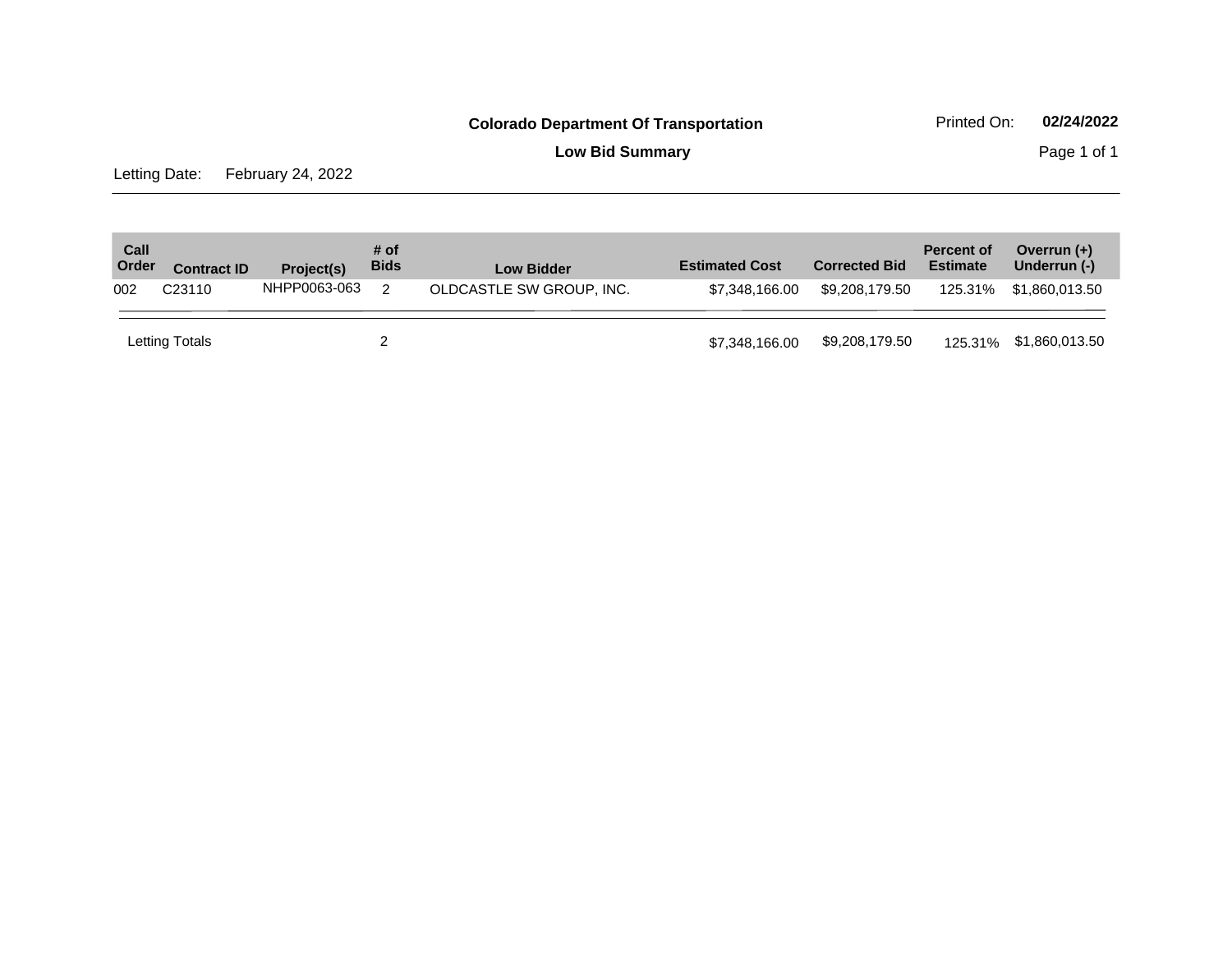|                                                                                                                                                                            | <b>Colorado Department Of Transportation</b><br><b>Vendor Ranking</b><br>Contract ID:<br>C <sub>23110</sub><br>US 6 NORTH AVENUE IS A REGIONAL ARTERIAL IN GRAND JUNCTION. CO. MAJOR<br>WORK ELEMENTS INCLUDE MEDIAN NARROWING, RE-CONFIGURING MEDIANS,<br>REPLACING MEDIAN BARRIER CURB, FULL WIDTH HMA RESURFACING AND RELATED<br>HMA PATCHING. PROJECT WORK ALSO INCLUDES TRAFFIC SIGNAL CONDUIT<br>IMPROVEMENTS, DRAINAGE IMPROVEMENTS NEAR 29 1/4 RD, ISOLATED CURB RAMP,<br>SIDEWALK AND CURB & GUTTER IMPROVEMENTS, AND OTHER MINOR ROADWAY RE-<br><b>PROFILING AT 29 RD TO IMPROVE DRIVE-ABILITY.</b><br>A MANDATORY PRE-BID CONFERENCE WILL BE CONDUCTED ON JANUARY 25, 2022 | Printed On: | 02/24/2022 |             |
|----------------------------------------------------------------------------------------------------------------------------------------------------------------------------|---------------------------------------------------------------------------------------------------------------------------------------------------------------------------------------------------------------------------------------------------------------------------------------------------------------------------------------------------------------------------------------------------------------------------------------------------------------------------------------------------------------------------------------------------------------------------------------------------------------------------------------------------------------------------------------|-------------|------------|-------------|
|                                                                                                                                                                            |                                                                                                                                                                                                                                                                                                                                                                                                                                                                                                                                                                                                                                                                                       |             |            | Page 1 of 1 |
| <b>Contract Description:</b>                                                                                                                                               |                                                                                                                                                                                                                                                                                                                                                                                                                                                                                                                                                                                                                                                                                       |             |            |             |
|                                                                                                                                                                            |                                                                                                                                                                                                                                                                                                                                                                                                                                                                                                                                                                                                                                                                                       |             |            |             |
| <b>FROM 9:00 AM</b><br>TO 11:00 AM AT THE BOOKCLIFF CONFERENCE ROOM, 2330 G ROAD, GRAND<br>JUNCTION, CO 81505. MEETING WILL ALSO BE CONDUCTED VIRTUALLY VIA GOOGLE<br>MEET |                                                                                                                                                                                                                                                                                                                                                                                                                                                                                                                                                                                                                                                                                       |             |            |             |

| Rank | <b>Vendor ID</b> | <b>Vendor Name</b>                           | <b>Total Bid</b> | <b>Percent Of</b><br><b>Low Bid</b> | <b>Percent Of</b><br><b>Estimate</b> |
|------|------------------|----------------------------------------------|------------------|-------------------------------------|--------------------------------------|
|      | -EST-            | <b>Engineer's Estimate</b>                   | \$7,348,166.00   | 79.80%                              | 100.00%                              |
|      | 672A             | OLDCASTLE SW GROUP, INC.                     | \$9,208,179.50   | 100.00%                             | 125.31%                              |
|      | 1658             | Kilgore Companies, LLC dba Elam Construction | \$10,121,937.70  | 109.92%                             | 137.75%                              |

**Contract Contract**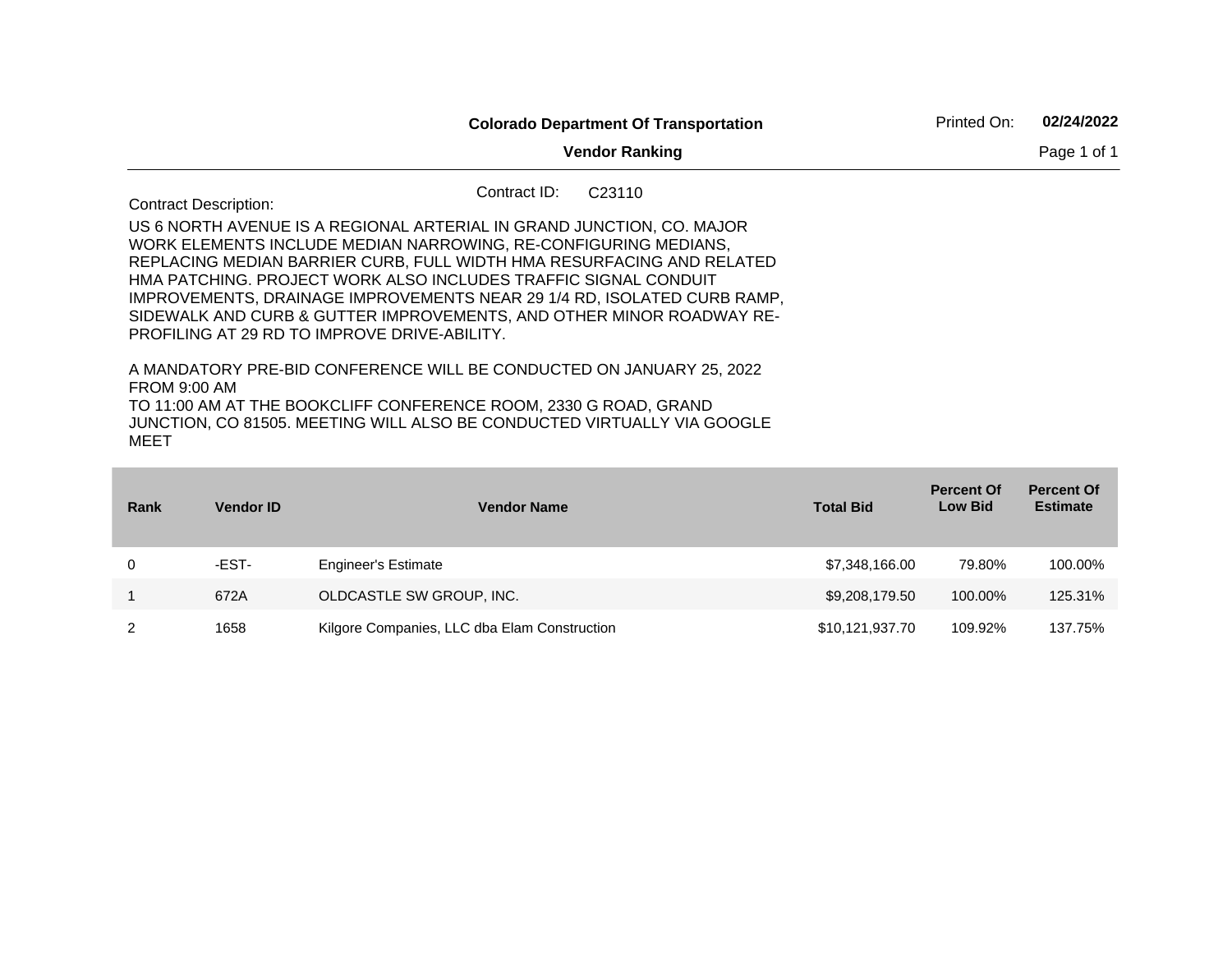**Tabulation of Bids Page 1 of 8** 

| Contract ID:<br>C <sub>23110</sub>          |               |                                           |                                                |                                                                |  |  |
|---------------------------------------------|---------------|-------------------------------------------|------------------------------------------------|----------------------------------------------------------------|--|--|
|                                             |               | $(0)$ -EST-<br><b>Engineer's Estimate</b> | (1) 672A<br><b>OLDCASTLE SW GROUP,</b><br>INC. | (2) 1658<br><b>Kilgore Companies, LLC</b><br>dba Elam Construc |  |  |
| ltem Code<br><b>Description</b>             | Quantity      | <b>Unit Price</b><br><b>Amount</b>        | <b>Unit Price</b><br>Amount                    | <b>Unit Price</b><br>Amount                                    |  |  |
| <b>SECTION:</b><br><b>BID ITEMS</b><br>0001 |               |                                           | LCC:                                           |                                                                |  |  |
| 201-00000 Clearing and Grubbing             | 1.000<br>L SI | 20,000.00000 20,000.00                    | 5,000.00<br>5,000.00000                        | 4,750.00<br>4,750.00000                                        |  |  |
| 202-00035 Removal of Pipe                   | LF<br>617.000 | 35.00000 21,595.00                        | 26.00000 16,042.00                             | 34.80000 21,471.60                                             |  |  |
|                                             |               |                                           |                                                |                                                                |  |  |

# 202-00190 Removal of Concrete Median Cover **Material** 1,756.000 SY 10.00000 17,560.00 9.00000 15,804.00 6.35000 11,150.60 202-00200 Removal of Sidewalk 238.000 SY 30.00000 7,140.00 25.00000 5,950.00 8.45000 2,011.10

202-00201 Removal of Curb 18,887.000 LF 6.00000 113,322.00 6.00000 113,322.00 8.65000 163,372.55 202-00202 Removal of Gutter 36.000 LF 25.00000 900.00 54.00000 1,944.00 6.35000 228.60 202-00203 Removal of Curb and Gutter 15,008.000 LF 6.00000 90,048.00 8.00000 120,064.00 8.65000 129,819.20 202-00210 Removal of Concrete Pavement 237.000 SY 40.00000 9,480.00 24.00000 5,688.00 12.70000 3,009.90 202-00220 Removal of Asphalt Mat 13,248.000 SY 6.00000 79,488.00 8.50000 112,608.00 6.85000 90,748.80 202-00240 Removal of Asphalt Mat (Planing) 122,804.000 SY 2.50000 307,010.00 2.45000 300,869.80 5.25000 644,721.00 202-00250 Removal of Pavement Marking 10,182.000 SF 1.50000 15,273.00 7.00000 71,274.00 6.35000 64,655.70 202-00705 Removal of Light Standard Foundation 59.000 EACH 960.00000 56,640.00 710.00000 41,890.00 644.00000 37,996.00 202-00810 Removal of Ground Sign 27.000 EACH 120.00000 3,240.00 172.00000 4,644.00 158.00000 4,266.00 202-00821 Removal of Sign Panel 44.000 EACH 40.00000 1,760.00 58.00000 2,552.00 52.80000 2,323.20 202-00827 Removal of Pull Box 49.000 EACH 650.00000 31,850.00 765.00000 37,485.00 692.00000 33,908.00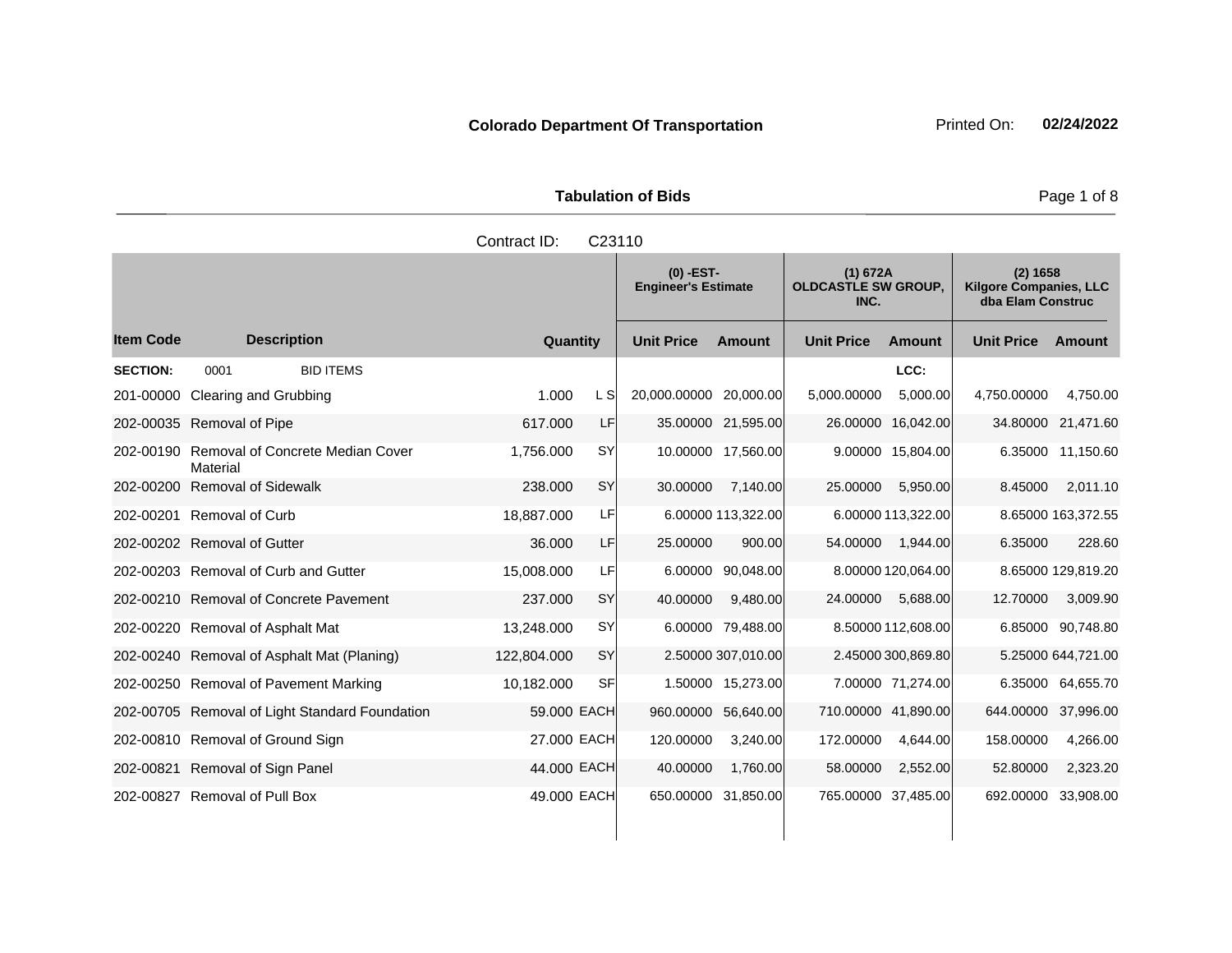| <b>Tabulation of Bids</b> |  |  |  |  |  |  |
|---------------------------|--|--|--|--|--|--|
| Contract ID: C23110       |  |  |  |  |  |  |

|                     |                                                                 |                        | $(0)$ -EST-<br>(1) 672A<br><b>OLDCASTLE SW GROUP,</b><br><b>Engineer's Estimate</b><br>INC. |               | (2) 1658<br><b>Kilgore Companies, LLC</b><br>dba Elam Construc |                     |                   |           |
|---------------------|-----------------------------------------------------------------|------------------------|---------------------------------------------------------------------------------------------|---------------|----------------------------------------------------------------|---------------------|-------------------|-----------|
| <b>Item Code</b>    | <b>Description</b>                                              | Quantity               | <b>Unit Price</b>                                                                           | <b>Amount</b> | <b>Unit Price</b>                                              | <b>Amount</b>       | <b>Unit Price</b> | Amount    |
| <b>SECTION:</b>     | 0001<br><b>BID ITEMS</b>                                        |                        |                                                                                             |               |                                                                | LCC:                |                   |           |
|                     | 203-00010 Unclassified Excavation (Complete In Place)           | <b>CY</b><br>1,748.000 | 25.00000                                                                                    | 43,700.00     |                                                                | 59.00000 103,132.00 | 23.20000          | 40,553.60 |
| 203-01500 Blading   |                                                                 | 20,000 HOUR            | 140.00000                                                                                   | 2.800.00      | 160.00000                                                      | 3,200.00            | 150.00000         | 3,000.00  |
| 203-01510 Backhoe   |                                                                 | 20,000 HOUR            | 200.00000                                                                                   | 4,000.00      | 160.00000                                                      | 3,200.00            | 150.00000         | 3,000.00  |
| 203-01550 Dozing    |                                                                 | 20,000 HOUR            | 160.00000                                                                                   | 3,200.00      | 180.00000                                                      | 3,600.00            | 180.00000         | 3,600.00  |
|                     | 203-01594 Combination Loader                                    | 20,000 HOUR            | 140.00000                                                                                   | 2,800.00      | 140.00000                                                      | 2,800.00            | 150.00000         | 3,000.00  |
| 203-01597 Potholing |                                                                 | 100,000 HOUR           | 250.00000                                                                                   | 25,000.00     |                                                                | 215.00000 21,500.00 | 350.00000         | 35,000.00 |
| 203-02330 Laborer   |                                                                 | 50.000 HOUR            | 60.00000                                                                                    | 3,000.00      | 49.00000                                                       | 2,450.00            | 50.00000          | 2,500.00  |
|                     | 208-00002 Erosion Log Type 1 (12 Inch)                          | LF<br>150.000          | 6.00000                                                                                     | 900.00        | 15.00000                                                       | 2,250.00            | 5.65000           | 847.50    |
|                     | 208-00035 Aggregate Bag                                         | <b>LF</b><br>900,000   | 8.00000                                                                                     | 7,200.00      | 11.00000                                                       | 9,900.00            | 13.60000          | 12,240.00 |
|                     | 208-00046 Pre-fabricated Concrete Washout Structure<br>(Type 1) | 4.000 EACH             | 3,000.00000                                                                                 | 12,000.00     | 2,300.00000                                                    | 9,200.00            | 739.00000         | 2,956.00  |
| 208-00051           | Storm Drain Inlet Protection (Type I)                           | LF<br>54.000           | 20.00000                                                                                    | 1.080.00      | 29.00000                                                       | 1,566.00            | 13.60000          | 734.40    |
|                     | 208-00054 Storm Drain Inlet Protection (Type II)                | 174.000 EACH           | 260.00000                                                                                   | 45,240.00     | 115.00000                                                      | 20,010.00           | 136.00000         | 23,664.00 |
|                     | 208-00056 Storm Drain Inlet Protection (Type III)               | 48.000 EACH            | 280.00000                                                                                   | 13,440.00     | 115.00000                                                      | 5,520.00            | 118.00000         | 5,664.00  |
|                     | 208-00075 Pre-fabricated Vehicle Tracking Pad                   | 2,000 EACH             | 3,000.00000                                                                                 | 6,000.00      | 1,400.00000                                                    | 2,800.00            | 18,350.00000      | 36,700.00 |
|                     | 208-00103 Removal and Disposal of Sediment (Labor)              | 20,000 HOUR            | 65.00000                                                                                    | 1,300.00      | 40.00000                                                       | 800.00              | 50.00000          | 1,000.00  |
|                     |                                                                 |                        |                                                                                             |               |                                                                |                     |                   |           |

Page 2 of 8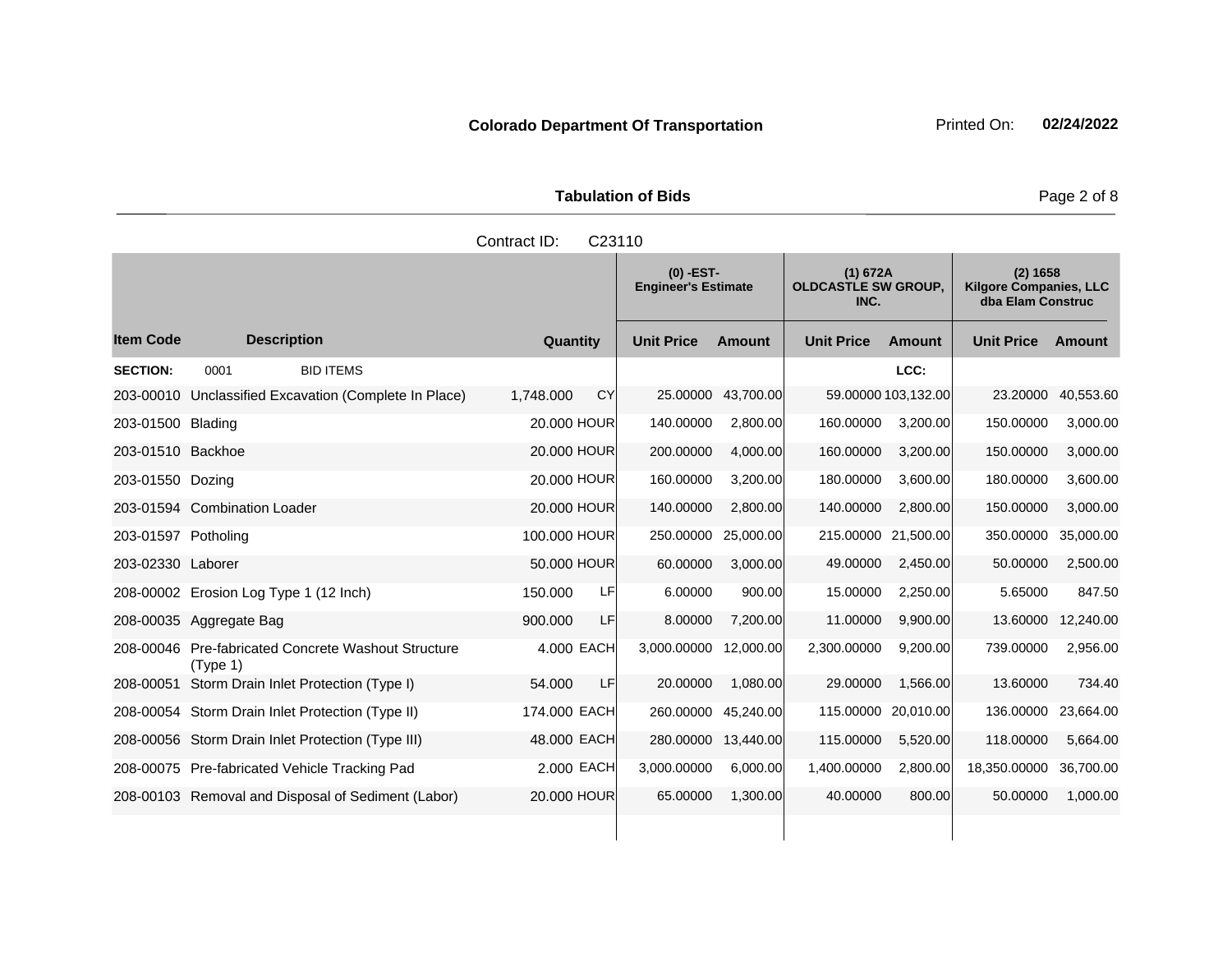**Tabulation of Bids** Page 3 of 8

|                  |                                                                                                                     | Contract ID:<br>C <sub>23110</sub>        |                   |                                                |                          |                                                                |                        |          |
|------------------|---------------------------------------------------------------------------------------------------------------------|-------------------------------------------|-------------------|------------------------------------------------|--------------------------|----------------------------------------------------------------|------------------------|----------|
|                  |                                                                                                                     | $(0)$ -EST-<br><b>Engineer's Estimate</b> |                   | (1) 672A<br><b>OLDCASTLE SW GROUP,</b><br>INC. |                          | (2) 1658<br><b>Kilgore Companies, LLC</b><br>dba Elam Construc |                        |          |
| <b>Item Code</b> | <b>Description</b>                                                                                                  | Quantity                                  | <b>Unit Price</b> | Amount                                         | <b>Unit Price</b>        | <b>Amount</b>                                                  | <b>Unit Price</b>      | Amount   |
| <b>SECTION:</b>  | <b>BID ITEMS</b><br>0001                                                                                            |                                           |                   |                                                |                          | LCC:                                                           |                        |          |
| 208-00105        | Removal and Disposal of Sediment<br>(Equipment)                                                                     | 20,000 HOUR                               | 150.00000         | 3,000.00                                       | 40.00000                 | 800.00                                                         | 125.00000              | 2,500.00 |
| 208-00106        | Sweeping (Sediment Removal)                                                                                         | 20,000 HOUR                               | 160.00000         | 3,200.00                                       | 40.00000                 | 800.00                                                         | 125,00000              | 2,500.00 |
|                  | 208-00107 Removal of Trash                                                                                          | 20.000 HOUR                               | 80.00000          | 1,600.00                                       | 40.00000                 | 800.00                                                         | 135,00000              | 2,700.00 |
| 208-00207        | <b>Erosion Control Management</b>                                                                                   | <b>DAY</b><br>115,000                     | 260,00000         | 29,900.00                                      | 75,00000                 | 8,625.00                                                       | 1,270.00000 146,050.00 |          |
|                  | $0.40.0002$ $\overline{D}_{\text{2}}$ $\overline{D}_{\text{2}}$ $\overline{D}_{\text{2}}$ $\overline{D}_{\text{2}}$ | <b>FOOD FACU</b>                          | 700.0000          | 2.50000                                        | O EAA AAAAA - 10 EAA AAL |                                                                | 1.710.0000             | 0.550.00 |

|               | (Equipment)                               |              |            |             |           |                        |                     |                        |           |
|---------------|-------------------------------------------|--------------|------------|-------------|-----------|------------------------|---------------------|------------------------|-----------|
|               | 208-00106 Sweeping (Sediment Removal)     | 20,000 HOUR  |            | 160.00000   | 3,200.00  | 40.00000               | 800.00              | 125.00000              | 2,500.00  |
|               | 208-00107 Removal of Trash                | 20,000 HOUR  |            | 80.00000    | 1,600.00  | 40.00000               | 800.00              | 135.00000              | 2,700.00  |
|               | 208-00207 Erosion Control Management      | 115,000      | <b>DAY</b> | 260.00000   | 29,900.00 | 75.00000               | 8,625.00            | 1,270.00000 146,050.00 |           |
|               | 210-00827 Reset Pull Box                  |              | 5.000 EACH | 700.00000   | 3,500.00  | 2,500.00000 12,500.00  |                     | 1,710.00000            | 8,550.00  |
|               | 210-00860 Reset Pedestrian Push Button    |              | 1.000 EACH | 1,000.00000 | 1,000.00  | 2,500.00000            | 2,500.00            | 554.00000              | 554.00    |
|               | 210-04010 Adjust Maintenance Hole         | 102.000 EACH |            | 800.00000   | 81,600.00 | 1,300.00000 132,600.00 |                     | 2,150.00000 219,300.00 |           |
|               | 210-04015 Modify Maintenance Hole         |              | 1.000 EACH | 3,500.00000 | 3,500.00  | 15,000.00000 15,000.00 |                     | 2,300.00000            | 2,300.00  |
|               | 210-04050 Adjust Valve Box                | 97.000 EACH  |            | 500.00000   | 48,500.00 | 425.00000 41,225.00    |                     | 1,600.00000 155,200.00 |           |
| 212-00050 Sod |                                           | 800.000      | <b>SF</b>  | 3.00000     | 2,400.00  | 2.30000                | 1,840.00            | 21.00000               | 16,800.00 |
|               | 213-00006 Mulching (Weed Free)            | 250,000      | TON        | 10.00000    | 2,500.00  |                        | 132.00000 33,000.00 | 79.00000               | 19,750.00 |
|               | 213-00067 Rock Mulch (Weed Free)          | 16,034.000   | <b>SF</b>  | 3.00000     | 48,102.00 |                        | 3.35000 53.713.90   | 3.70000                | 59,325.80 |
|               | 213-00070 Landscape Weed Barrier Fabric   | 1,782.000    | <b>SY</b>  | 2.00000     | 3,564.00  |                        | 7.65000 13,632.30   | 3.15000                | 5,613.30  |
|               | 250-00010 Environmental Health and Safety | 1.000        | L S        | 5,000.00000 | 5,000.00  | 7,500.00000            | 7,500.00            | 4,650.00000            | 4,650.00  |

250-00050 Monitoring Technician 2000 1000 HOUR 140.00000 5,600.00 48.00000 1,920.00 200.00000 8,000.00

Management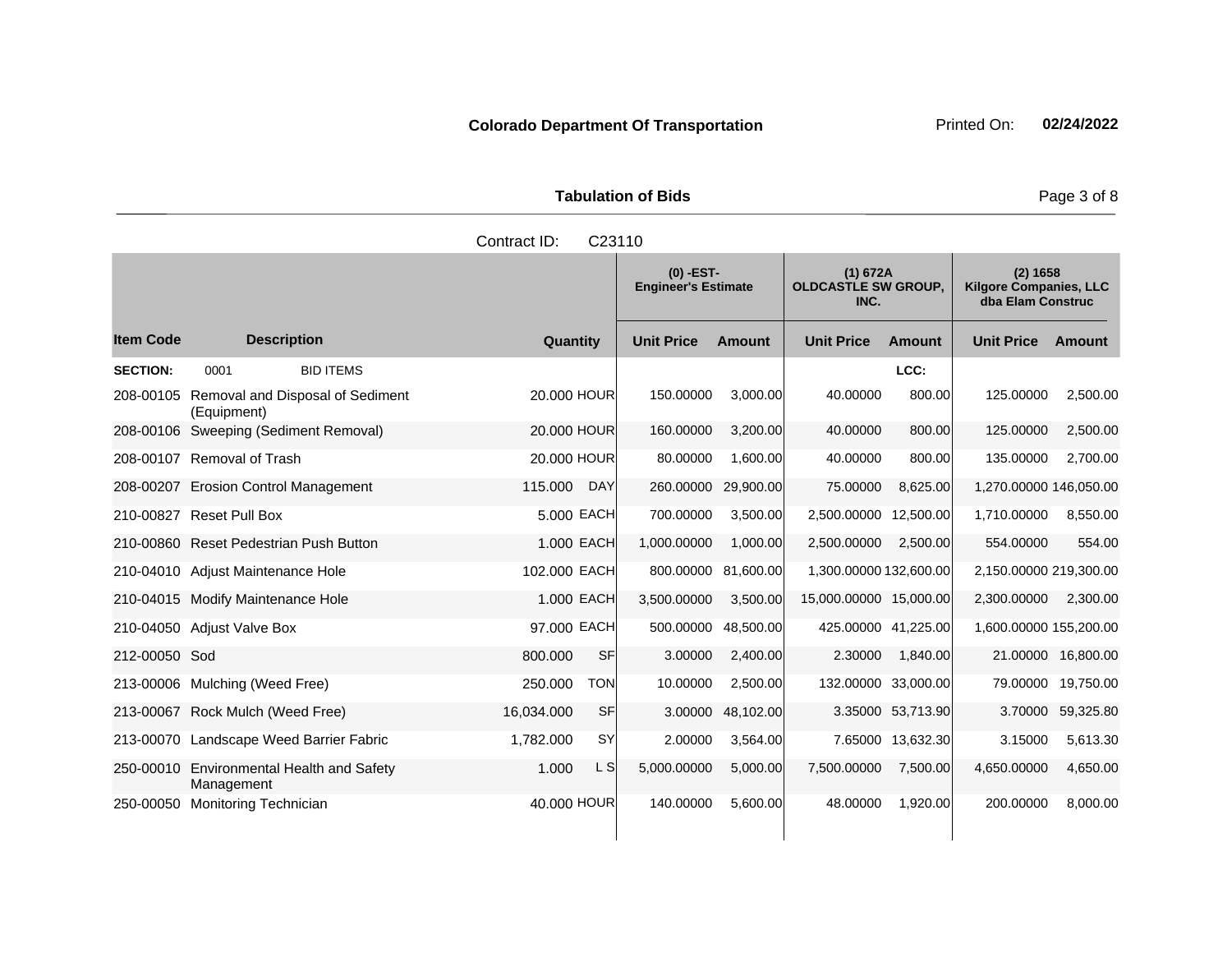| <b>Tabulation of Bids</b> |             |          |  |  |  |  |  |  |
|---------------------------|-------------|----------|--|--|--|--|--|--|
| Contract ID: C23110       |             |          |  |  |  |  |  |  |
|                           | $(0)$ -EST- | (1) 672A |  |  |  |  |  |  |

|                  |                                                                   |             |            | $(0)$ -EST-<br><b>Engineer's Estimate</b> |                            | (1) 672A<br><b>OLDCASTLE SW GROUP,</b><br>INC. |                      | (2) 1658<br><b>Kilgore Companies, LLC</b><br>dba Elam Construc |                     |
|------------------|-------------------------------------------------------------------|-------------|------------|-------------------------------------------|----------------------------|------------------------------------------------|----------------------|----------------------------------------------------------------|---------------------|
| <b>Item Code</b> | <b>Description</b>                                                | Quantity    |            | <b>Unit Price</b>                         | Amount                     | <b>Unit Price</b>                              | Amount               | <b>Unit Price</b>                                              | Amount              |
| <b>SECTION:</b>  | <b>BID ITEMS</b><br>0001                                          |             |            |                                           |                            |                                                | LCC:                 |                                                                |                     |
|                  | 250-00110 Health and Safety Officer                               | 20.000 HOUR |            | 130.00000                                 | 2,600.00                   | 170.00000                                      | 3,400.00             | 221.00000                                                      | 4,420.00            |
|                  | 250-00210 Solid Waste Disposal                                    | 85,000      | CY         | 100.00000                                 | 8,500.00                   |                                                | 155.00000 13,175.00  | 223.00000 18,955.00                                            |                     |
|                  | 250-00224 Hazardous Waster Disposal (Radioactive)                 | 100.000     | CY         | 85.00000                                  | 8,500.00                   | 64.00000                                       | 6.400.00             | 290.00000 29,000.00                                            |                     |
|                  | 304-06000 Aggregate Base Course (Class 6)                         | 3,281.000   | <b>TON</b> | 30.00000                                  | 98,430.00                  |                                                | 70.00000 229,670.00  |                                                                | 33.80000 110,897.80 |
|                  | 403-00720 Hot Mix Asphalt (Patching) (Asphalt)                    | 4,870.000   | <b>TON</b> | 180.00000 876,600.00                      |                            |                                                | 165.00000 803,550.00 | 223.00000 1,086,010.                                           | 00                  |
| 403-34801        | Hot Mix Asphalt (Grading SX) (100)                                | 16,484.000  | <b>TON</b> |                                           | 65.00000 1,071,460.<br>00l | 100.00000 1,648,400.                           | 00                   | 104.00000 1,714,336.                                           | 00                  |
|                  | 411-03345 Asphalt Cement Performance Grade (PG<br>$76-28$         | 989.100     | <b>TON</b> | 600.00000 593,460.00                      |                            | 500.00000 494,550.00                           |                      | 785.00000 776,443.50                                           |                     |
|                  | 411-10255 Emulsified Asphalt (Slow-Setting)                       | 16,437.000  | GAL        |                                           | 4.00000 65,748.00          |                                                | 2.50000 41,092.50    |                                                                | 3.25000 53,420.25   |
|                  | 412-00600 Concrete Pavement (6 Inch)                              | 238.000     | SY         | 150.00000 35,700.00                       |                            |                                                | 275.00000 65,450.00  |                                                                | 61.20000 14,565.60  |
|                  | 603-01155 15 Inch Reinforced Concrete Pipe<br>(Complete In Place) | 607.000     | LF         | 225.00000 136,575.00                      |                            |                                                | 305.00000 185,135.00 |                                                                | 98.20000 59.607.40  |
|                  | 604-19010 Inlet Special (10 Foot)                                 | 3.000 EACH  |            | 7,500.00000 22,500.00                     |                            | 4,500.00000 13,500.00                          |                      | 15,790.00000 47,370.00                                         |                     |
|                  | 604-19712 Inlet Special (Trench Drain) (12 Inch Width)            | 45.000      | LF         | 400.00000 18,000.00                       |                            | 460.00000 20,700.00                            |                      | 449.00000 20,205.00                                            |                     |
|                  | 607-11525 Fence (Plastic)                                         | 200.000     | LF         | 3.50000                                   | 700.00                     | 12.00000                                       | 2,400.00             | 4.20000                                                        | 840.00              |
|                  | 608-00006 Concrete Sidewalk (6 Inch)                              | 140.000     | SY         | 120.00000 16,800.00                       |                            |                                                | 175.00000 24,500.00  | 64.40000                                                       | 9.016.00            |
|                  | 608-00010 Concrete Curb Ramp                                      | 122.000     | <b>SY</b>  | 200.00000 24,400.00                       |                            |                                                | 200.00000 24,400.00  | 115.00000 14.030.00                                            |                     |

Page 4 of 8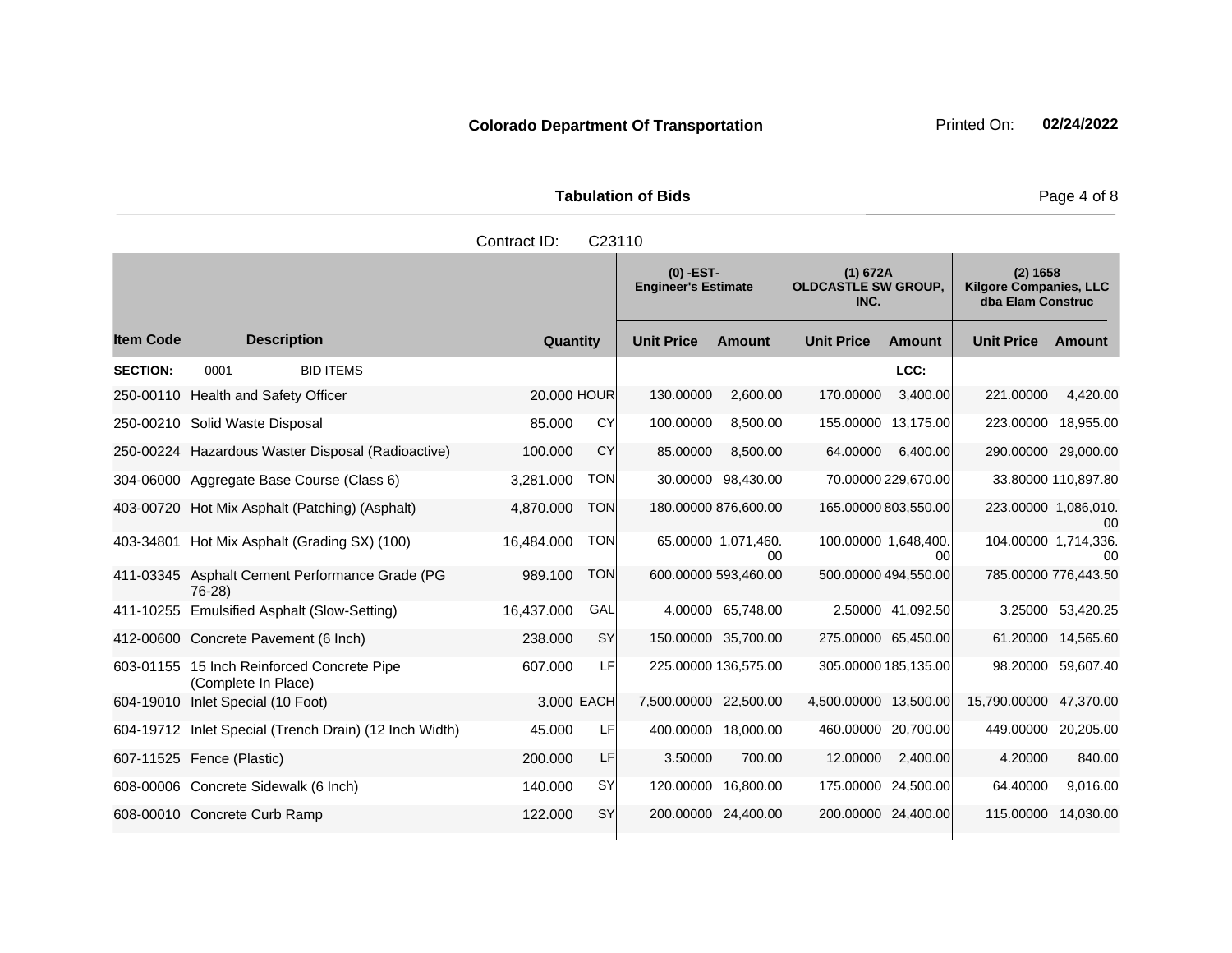| <b>Tabulation of Bids</b> |             |          |  |  |  |  |  |  |
|---------------------------|-------------|----------|--|--|--|--|--|--|
| Contract ID: C23110       |             |          |  |  |  |  |  |  |
|                           | $(0)$ -EST- | (1) 672A |  |  |  |  |  |  |

|                  |                                                                |                         | $(0)$ -EST-<br><b>Engineer's Estimate</b> |               | (1) 672A<br><b>OLDCASTLE SW GROUP,</b><br>INC. |                           | (2) 1658<br><b>Kilgore Companies, LLC</b><br>dba Elam Construc |                           |
|------------------|----------------------------------------------------------------|-------------------------|-------------------------------------------|---------------|------------------------------------------------|---------------------------|----------------------------------------------------------------|---------------------------|
| <b>Item Code</b> | <b>Description</b>                                             | Quantity                | <b>Unit Price</b>                         | <b>Amount</b> | <b>Unit Price</b>                              | <b>Amount</b>             | <b>Unit Price</b>                                              | Amount                    |
| <b>SECTION:</b>  | 0001<br><b>BID ITEMS</b>                                       |                         |                                           |               |                                                | LCC:                      |                                                                |                           |
|                  | 608-00015 Detectable Warnings                                  | 30,000<br>SF            | 75.00000                                  | 2,250.00      | 75.00000                                       | 2,250.00                  | 42.20000                                                       | 1,266.00                  |
|                  | 608-00017 Curb Ramp (Temporary Perpendicular)                  | 2,000 EACH              | 500.00000                                 | 1,000.00      | 1,400.00000                                    | 2,800.00                  | 528.00000                                                      | 1,056.00                  |
|                  | 608-00018 Curb Ramp (Temporary Parallel) (Single)              | 2,000 EACH              | 500.00000                                 | 1,000.00      | 1,400.00000                                    | 2,800.00                  | 528.00000                                                      | 1,056.00                  |
|                  | 609-20010 Curb Type 2 (Section B)                              | LF<br>35,832.000        | 15.00000 537,480.00                       |               |                                                | 28.00000 1,003,296.<br>00 |                                                                | 29.00000 1,039,128.<br>00 |
|                  | 609-21020 Curb and Gutter Type 2 (Section II-B)                | 1,218.000<br>LF         | 40.00000 48,720.00                        |               |                                                | 45.00000 54,810.00        | 32.70000                                                       | 39,828.60                 |
|                  | 609-24006 Gutter Type 2 (6 Foot)                               | LF<br>36.000            | 70.00000                                  | 2,520.00      | 200.00000                                      | 7,200.00                  | 49.60000                                                       | 1,785.60                  |
|                  | 610-00026 Median Cover Material (6 Inch Patterned<br>Concrete) | <b>SF</b><br>23,417.000 | 10.00000 234,170.00                       |               |                                                | 12.00000 281,004.00       |                                                                | 10.70000 250,561.90       |
|                  | 613-00306 3 Inch Electrical Conduit (Bored)                    | 6.100.000<br>LF         | 25.00000 152,500.00                       |               |                                                | 28.00000 170,800.00       |                                                                | 25.20000 153,720.00       |
|                  | 613-01300 3 Inch Electrical Conduit (Plastic)                  | 4,045.000<br>LF         | 20.00000 80,900.00                        |               |                                                | 22.00000 88,990.00        |                                                                | 20.10000 81,304.50        |
|                  | 613-07000 Pull Box (Special)                                   | 2,000 EACH              | 1,000.00000                               | 2,000.00      | 2,500.00000                                    | 5,000.00                  | 1,060.00000                                                    | 2,120.00                  |
|                  | 613-07001 Type One Pull Box                                    | 74.000 EACH             | 1,000.00000                               | 74,000.00     | 1,100.00000 81,400.00                          |                           | 992.00000                                                      | 73,408.00                 |
|                  | 613-07003 Type Three Pull Box                                  | 1.000 EACH              | 1,400.00000                               | 1,400.00      | 3,000.00000                                    | 3,000.00                  | 1,350.00000                                                    | 1,350.00                  |
|                  | 613-07004 Type Four Pull Box                                   | 18,000 EACH             | 1,500.00000 27,000.00                     |               | 2,200.00000 39,600.00                          |                           | 1,980.00000                                                    | 35,640.00                 |
|                  | 613-07005 Type Five Pull Box                                   | 6.000 EACH              | 2,000.00000 12,000.00                     |               | 3,000.00000 18,000.00                          |                           | 2,230.00000                                                    | 13,380.00                 |
|                  | 613-40010 Light Standard Foundation                            | 59,000 EACH             | 1,700.00000 100,300.00                    |               | 1,200.00000 70,800.00                          |                           | 1,090.00000 64,310.00                                          |                           |

Page 5 of 8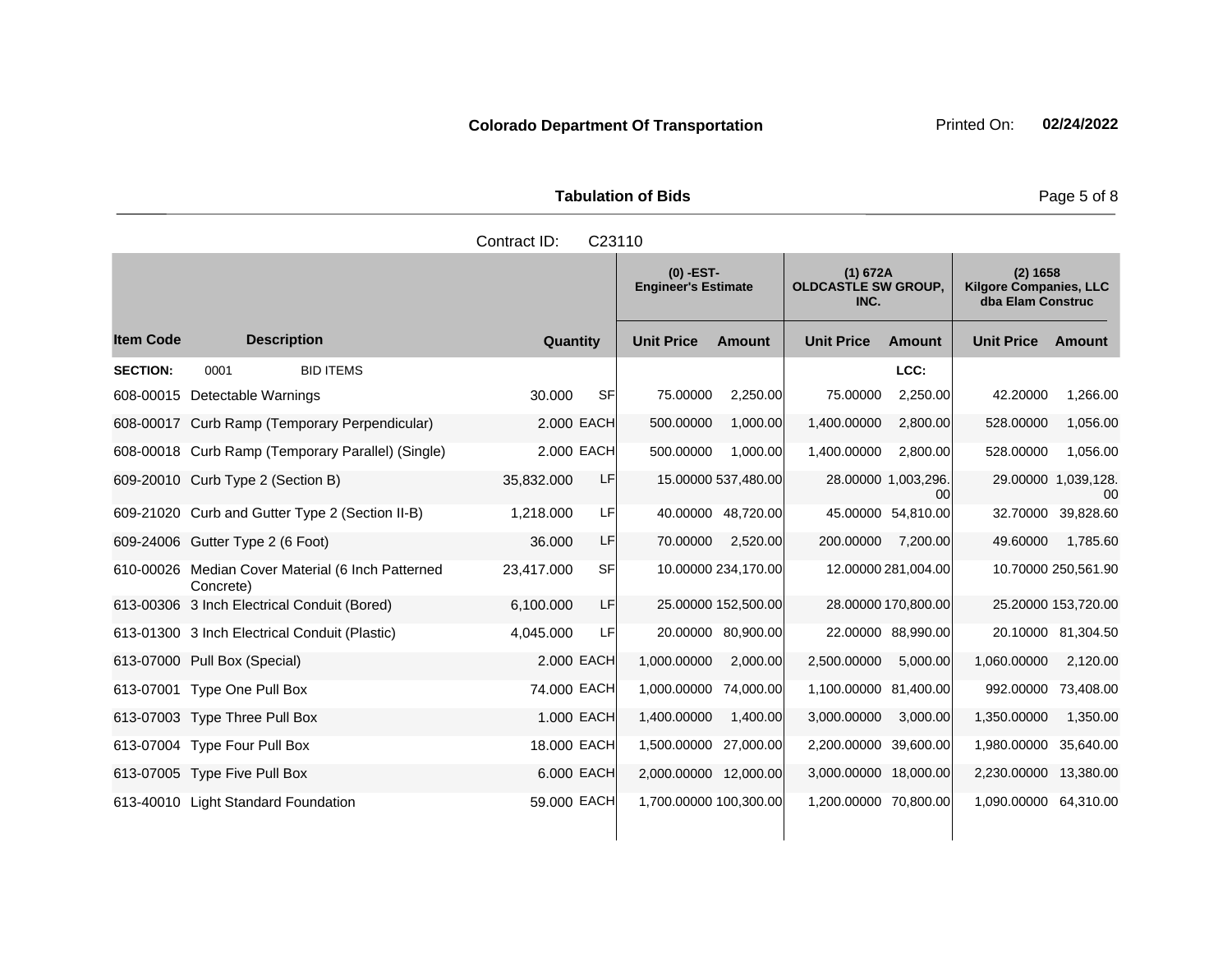Tabulation of Bids **Page 6 of 8** Page 6 of 8

|                  |                      |                                                     | Contract ID: | C <sub>23110</sub> |                                           |                    |                                                |                    |                                                                |           |
|------------------|----------------------|-----------------------------------------------------|--------------|--------------------|-------------------------------------------|--------------------|------------------------------------------------|--------------------|----------------------------------------------------------------|-----------|
|                  |                      |                                                     |              |                    | $(0)$ -EST-<br><b>Engineer's Estimate</b> |                    | (1) 672A<br><b>OLDCASTLE SW GROUP,</b><br>INC. |                    | (2) 1658<br><b>Kilgore Companies, LLC</b><br>dba Elam Construc |           |
| <b>Item Code</b> | <b>Description</b>   |                                                     | Quantity     |                    | <b>Unit Price</b>                         | <b>Amount</b>      | <b>Unit Price</b>                              | <b>Amount</b>      | <b>Unit Price</b>                                              | Amount    |
| <b>SECTION:</b>  | 0001                 | <b>BID ITEMS</b>                                    |              |                    |                                           |                    |                                                | LCC:               |                                                                |           |
| 614-00011        | Sign Panel (Class I) |                                                     | 852.000      | SF                 |                                           | 18.00000 15,336.00 |                                                | 25.00000 21,300.00 | 23,20000                                                       | 19,766.40 |
|                  |                      | 614-01512 Steel Sign Support (2-Inch Round)(Post)   | 615.000      | LF                 | 12.00000                                  | 7,380.00           | 14.00000                                       | 8,610.00           | 12.70000                                                       | 7,810.50  |
|                  |                      | 614-01522 Steel Sign Support (2-Inch Round)(Socket) | 57.000 EACH  |                    | 150.00000                                 | 8,550.00           | 167.00000                                      | 9,519.00           | 153.00000                                                      | 8,721.00  |
|                  | $40$ )(Post)         | 614-01575 Steel Sign Support (2-1/2 Inch Round NP-  | 264.000      | LF                 | 25,00000                                  | 6,600.00           | 23.00000                                       | 6,072.00           | 21.10000                                                       | 5,570.40  |
|                  |                      | 614-01578 Steel Sian Support (2-1/2 Inch Round NP-  | 25,000 EACH  |                    | 300.00000                                 | 7,500.00           | 375,00000                                      | 9,375.00           | 343,00000                                                      | 8,575.00  |

|           | 614-01522 Steel Sign Support (2-Inch Round)(Socket)       | 57.000 EACH |      | 150.00000                | 8,550.00            | 167.00000                | 9,519.00             | 153.00000                      | 8,721.00  |
|-----------|-----------------------------------------------------------|-------------|------|--------------------------|---------------------|--------------------------|----------------------|--------------------------------|-----------|
| 614-01575 | Steel Sign Support (2-1/2 Inch Round NP-<br>$40$ )(Post)  | 264.000     | LF   | 25.00000                 | 6,600.00            | 23.00000                 | 6,072.00             | 21.10000                       | 5,570.40  |
| 614-01578 | Steel Sign Support (2-1/2 Inch Round NP-<br>40)(Slipbase) | 25.000 EACH |      | 300.00000                | 7,500.00            | 375.00000                | 9,375.00             | 343.00000                      | 8,575.00  |
| 614-72875 | Loop Detector Wire                                        | 1,000.000   | LFI  | 4.50000                  | 4,500.00            | 12.00000                 | 12,000.00            | 10.50000                       | 10,500.00 |
|           | 614-72886 Intersection Detection System (Camera)          | 16.000 EACH |      | 9,000.00000 144,000.00   |                     | 12,000.00000 192,000.00  |                      | 10,560.00000 168,960.00        |           |
|           | 620-00002 Field Office (Class 2)                          | 1.000 EACH  |      | 35,000.00000 35,000.00   |                     | 44,000.00000 44,000.00   |                      | 21,580.00000                   | 21,580.00 |
|           | 620-00012 Field Laboratory (Class 2)                      | 1.000 EACH  |      | 25,000.00000 25,000.00   |                     | 41,000.00000 41,000.00   |                      | 19,890.00000                   | 19,890.00 |
| 620-00020 | <b>Sanitary Facility</b>                                  | 1.000 EACH  |      | 2,700.00000              | 2,700.00            | 50,000.00000 50,000.00   |                      | 10,970.00000                   | 10,970.00 |
|           | 625-00000 Construction Surveying                          | 1.000       | L SI | 200,000.00000 200,000.00 |                     | 125,000.00000 125,000.00 |                      | 73,410.00000                   | 73,410.00 |
| 625-00001 | Construction Surveying (Hourly)                           | 10.000 HOUR |      | 200.00000                | 2,000.00            | 185.00000                | 1,850.00             | 170.00000                      | 1,700.00  |
|           | 626-00000 Mobilization                                    | 1.000       | L SI | 700,000.00000 700,000.00 |                     | 914,000.00000 914,000.00 |                      | 1,160,000. 1,160,000.<br>00000 | 00        |
| 626-01113 | Public Information Management (Tier III)                  | 175.000     | DAY  |                          | 217.00000 37,975.00 | 55.00000                 | 9,625.00             | 60.00000                       | 10,500.00 |
|           | 627-00013 Pavement Marking Paint (High Build)             | 979.000     | GAL  |                          | 50.00000 48,950.00  |                          | 162.00000 158,598.00 | 114.00000 111,606.00           |           |
|           |                                                           |             |      |                          |                     |                          |                      |                                |           |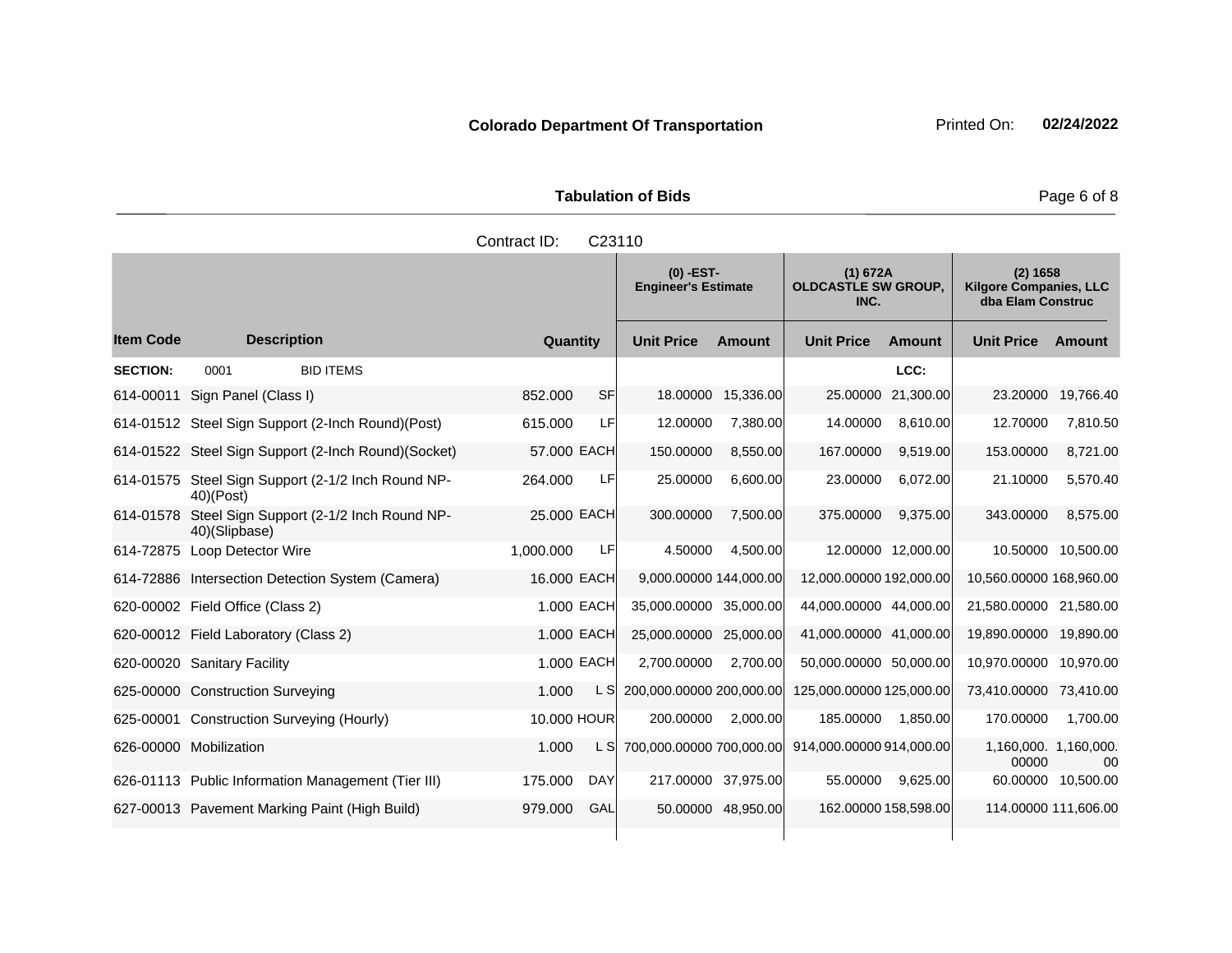**Tabulation of Bids** Page 7 of 8

|                    |                                                                                | Contract ID:<br>C23110 |                                                                                             |           |                        |                     |                                                                |                     |  |
|--------------------|--------------------------------------------------------------------------------|------------------------|---------------------------------------------------------------------------------------------|-----------|------------------------|---------------------|----------------------------------------------------------------|---------------------|--|
|                    |                                                                                |                        | $(0)$ -EST-<br>(1) 672A<br><b>OLDCASTLE SW GROUP.</b><br><b>Engineer's Estimate</b><br>INC. |           |                        |                     | (2) 1658<br><b>Kilgore Companies, LLC</b><br>dba Elam Construc |                     |  |
| <b>Item Code</b>   | <b>Description</b>                                                             | Quantity               | <b>Unit Price</b>                                                                           | Amount    | <b>Unit Price</b>      | Amount              | <b>Unit Price</b>                                              | Amount              |  |
| <b>SECTION:</b>    | <b>BID ITEMS</b><br>0001                                                       |                        |                                                                                             |           |                        | LCC:                |                                                                |                     |  |
|                    | 627-00031 Raised Pavement Marker                                               | 112,000 EACH           | 200.00000 22,400.00                                                                         |           | 345.00000              | 38,640.00           | 8.45000                                                        | 946.40              |  |
|                    | 627-30407 Preformed Thermoplastic Pavement<br>Marking (Word-Symbol) (Special)  | <b>SF</b><br>1,740.000 | 20.00000 34,800.00                                                                          |           |                        | 20.75000 36,105.00  | 19.00000                                                       | 33,060.00           |  |
| 627-30411          | <b>Preformed Thermoplastic Pavement</b><br>Marking (Xwalk-Stop Line) (Special) | SF<br>5,352.000        | 15.00000 80,280.00                                                                          |           |                        | 15.00000 80,280.00  | 13.70000                                                       | 73,322.40           |  |
| 629-01050          | <b>Monument Box</b>                                                            | 6,000 EACH             | 1,200.00000                                                                                 | 7,200.00  | 2,000.00000 12,000.00  |                     | 873.00000                                                      | 5,238.00            |  |
|                    | 629-01110 Locate Monuments                                                     | 70.000 HOUR            | 300.00000 21,000.00                                                                         |           | 185.00000 12,950.00    |                     | 169.00000                                                      | 11,830.00           |  |
|                    | 629-01210 Adjust Monument Box                                                  | 25.000 EACH            | 800.00000 20,000.00                                                                         |           | 1,325.00000 33,125.00  |                     | 792.00000 19,800.00                                            |                     |  |
| 630-00000 Flagging |                                                                                | 5,000.000 HOUR         | 30.00000 150,000.00                                                                         |           |                        | 25.00000 125,000.00 |                                                                | 26.40000 132,000.00 |  |
|                    | 630-00007 Traffic Control Inspection                                           | 46.000<br><b>DAY</b>   | 250.00000 11,500.00                                                                         |           | 400.00000 18,400.00    |                     | 264.00000 12,144.00                                            |                     |  |
|                    | 630-00012 Traffic Control Management                                           | 115.000<br><b>DAY</b>  | 1,000.00000 115,000.00                                                                      |           | 1,395.00000 160,425.00 |                     | 1,160.00000 133,400.00                                         |                     |  |
|                    | 630-80336 Barricade (Type 3 M-B) (Temporary)                                   | 14,000 EACH            | 230.00000                                                                                   | 3,220.00  | 500.00000              | 7,000.00            | 528.00000                                                      | 7,392.00            |  |
|                    | 630-80340 Pedestrian Barricade (ADA)                                           | LF<br>100.000          | 45.00000                                                                                    | 4,500.00  | 40.00000               | 4,000.00            | 21.10000                                                       | 2,110.00            |  |
|                    | 630-80341 Construction Traffic Sign (Panel Size A)                             | 174.000 EACH           | 45.00000                                                                                    | 7,830.00  | 92.00000               | 16,008.00           | 84.50000                                                       | 14,703.00           |  |
|                    | 630-80342 Construction Traffic Sign (Panel Size B)                             | 28.000 EACH            | 75.00000                                                                                    | 2,100.00  | 98.00000               | 2,744.00            | 89.70000                                                       | 2,511.60            |  |
|                    | 630-80355 Portable Message Sign Panel                                          | 2,000 EACH             | 5,500.00000                                                                                 | 11,000.00 | 7,500.00000 15,000.00  |                     | 6,860.00000                                                    | 13,720.00           |  |
|                    | 630-80357 Advance Warning Flashing or Sequencing<br>Arrow Panel (B Type)       | 4.000 EACH             | 1,300.00000                                                                                 | 5,200.00  | 1,400.00000            | 5,600.00            | 1,270.00000                                                    | 5,080.00            |  |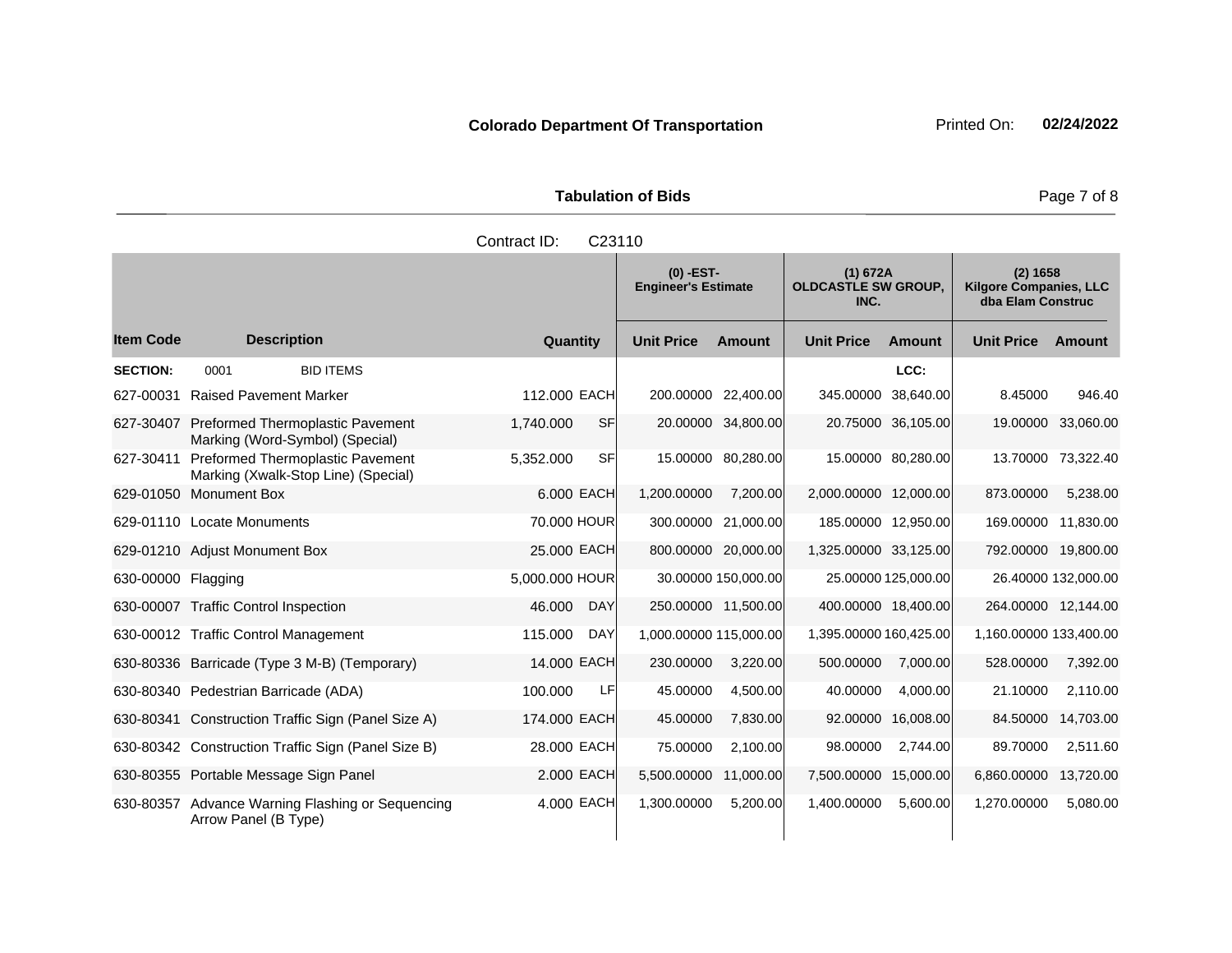|                     | <b>Tabulation of Bids</b> |          |
|---------------------|---------------------------|----------|
| Contract ID: C23110 |                           |          |
|                     | $(0)$ -EST-               | (1) 672A |

|                        |                                 |                                              |              |            | <b>Engineer's Estimate</b> |                     | <b>OLDCASTLE SW GROUP,</b><br>INC. |                | <b>Kilgore Companies, LLC</b><br>dba Elam Construc |                 |
|------------------------|---------------------------------|----------------------------------------------|--------------|------------|----------------------------|---------------------|------------------------------------|----------------|----------------------------------------------------|-----------------|
| <b>Item Code</b>       |                                 | <b>Description</b>                           | Quantity     |            | <b>Unit Price</b>          | <b>Amount</b>       | <b>Unit Price</b>                  | <b>Amount</b>  | <b>Unit Price</b>                                  | Amount          |
| <b>SECTION:</b>        | 0001                            | <b>BID ITEMS</b>                             |              |            |                            |                     |                                    | LCC:           |                                                    |                 |
| 630-80360              | <b>Drum Channelizing Device</b> |                                              | 400.000 EACH |            | 30.00000                   | 12,000.00           | 29.00000                           | 11,600.00      | 26.40000                                           | 10,560.00       |
| 630-80363              | (Flashing)                      | Drum Channelizing Device (With Light)        | 50.000 EACH  |            | 40.00000                   | 2,000.00            | 35.00000                           | 1,750.00       | 31.70000                                           | 1,585.00        |
| 630-80364              | (Steady Burn)                   | Drum Channelizing Device (With Light)        | 50.000 EACH  |            | 40.00000                   | 2,000.00            | 35.00000                           | 1,750.00       | 31.70000                                           | 1,585.00        |
| 630-80380              | <b>Traffic Cone</b>             |                                              | 300.000 EACH |            | 10.00000                   | 3,000.00            | 17.00000                           | 5,100.00       | 15.80000                                           | 4,740.00        |
|                        |                                 | 630-80440 Portable Rumble Strips (Temporary) | 36.000 EACH  |            | 1,500.00000                | 54,000.00           | 1,385.00000 49,860.00              |                | 1,270.00000                                        | 45,720.00       |
| 630-85041              | <b>Mobile Attenuator</b>        |                                              | 50.000       | <b>DAY</b> | 500.00000                  | 25,000.00           | 450.00000 22,500.00                |                | 475.00000                                          | 23,750.00       |
|                        |                                 | 630-88001 Work Zone Intrusion Alarm System   | 115.000      | <b>DAY</b> |                            | 100.00000 11,500.00 | 120.00000 13,800.00                |                | 127.00000                                          | 14,605.00       |
|                        | 632-00000 Night Work Lighting   |                                              | 1.000        | L SI       | 50,000.00000               | 50,000.00           | 150,000.00000 150,000.00           |                | 150,860.00000 150,860.00                           |                 |
| <b>Section Totals:</b> |                                 |                                              |              |            |                            | \$7,348,166.00      |                                    | \$9,208,179.50 |                                                    | \$10,121,937.70 |
|                        | <b>Contract Grand Totals</b>    |                                              |              |            |                            | \$7,348,166.00      |                                    | \$9,208,179.50 |                                                    | \$10,121,937.70 |

**(2) 1658**

Page 8 of 8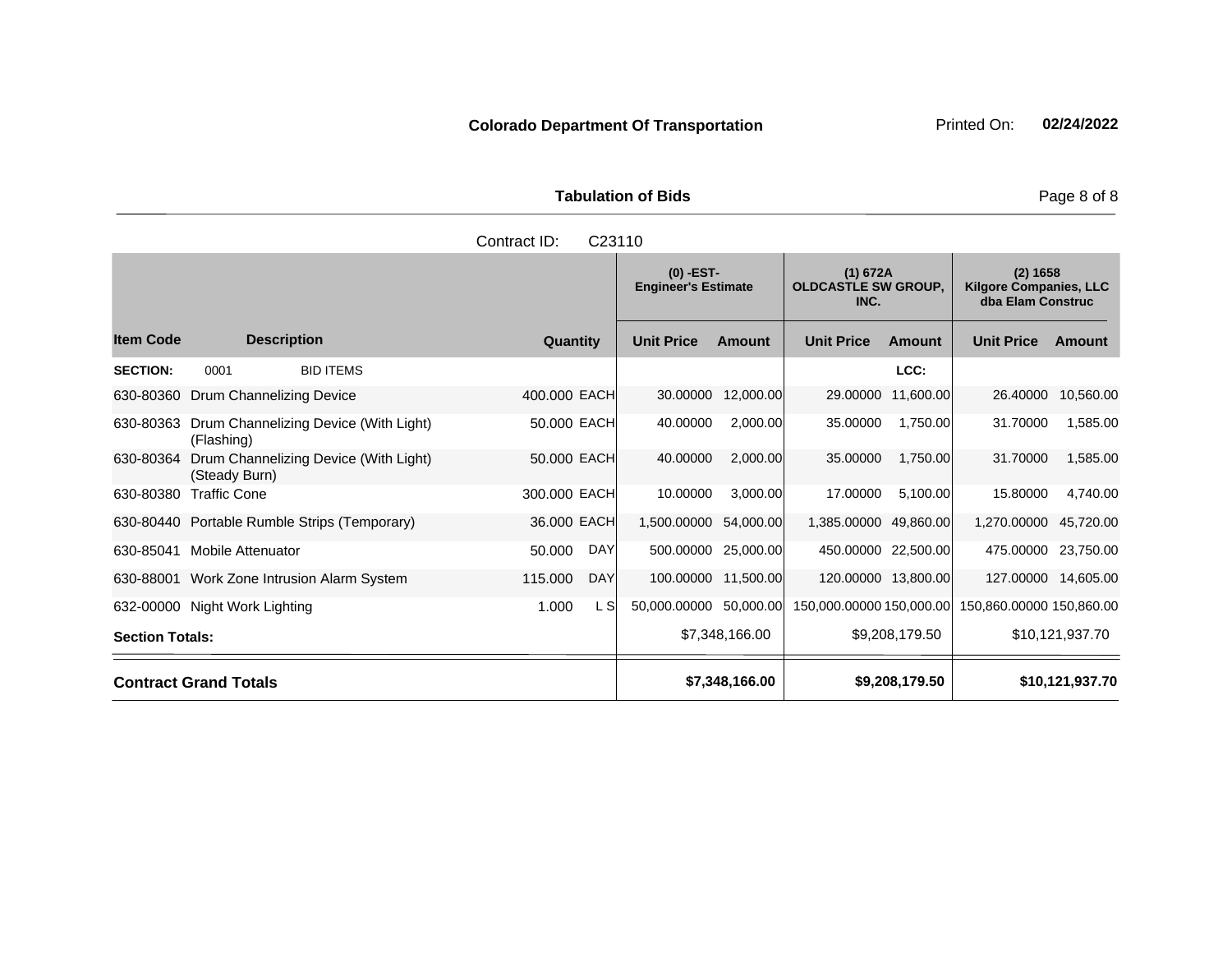**Low Bid Item Analysis Page 1 of 10** 

| Contract ID: | C <sub>23110</sub> |  |
|--------------|--------------------|--|
|              |                    |  |

| Line            | Item/<br>Description                             | Quantity                                               | <b>Estimated</b><br>Price | <b>Bid Price/</b><br><b>Units</b> | Estimated<br>Amount | <b>Bid Amount</b> | <b>Bid Est</b><br>% | Overrun $(+)$<br>Underrun (-) |
|-----------------|--------------------------------------------------|--------------------------------------------------------|---------------------------|-----------------------------------|---------------------|-------------------|---------------------|-------------------------------|
| <b>SECTION:</b> | 0001                                             | <b>BID ITEMS</b>                                       |                           |                                   |                     |                   |                     |                               |
| 0005            | 201-00000<br>Clearing and Grubbing               | 1.000                                                  | 20,000.00000              | 5,000.00000<br><b>LS</b>          | 20,000.00           | 5,000.00          | 25.00%              | $-15,000.00$                  |
| 0010            | 202-00035<br>Removal of Pipe                     | 617.000                                                | 35.00000                  | 26.00000<br><b>LF</b>             | 21,595.00           | 16,042.00         | 74.29%              | $-5,553.00$                   |
| 0015            | 202-00190                                        | 1.756.000<br>Removal of Concrete Median Cover Material | 10.00000                  | 9.00000<br><b>SY</b>              | 17,560.00           | 15,804.00         | 90.00%              | $-1,756.00$                   |
| 0020            | 202-00200<br><b>Removal of Sidewalk</b>          | 238,000                                                | 30.00000                  | 25.00000<br><b>SY</b>             | 7,140.00            | 5,950.00          | 83.33%              | $-1,190.00$                   |
| 0025            | 202-00201<br><b>Removal of Curb</b>              | 18,887.000                                             | 6.00000                   | 6.00000<br>LF                     | 113,322.00          | 113,322.00        | 100.00%             | 0.00                          |
| 0030            | 202-00202<br><b>Removal of Gutter</b>            | 36.000                                                 | 25.00000                  | 54.00000<br>LF                    | 900.00              | 1,944.00          | 216.00%             | 1,044.00                      |
| 0035            | 202-00203<br><b>Removal of Curb and Gutter</b>   | 15,008.000                                             | 6.00000                   | 8.00000<br><b>LF</b>              | 90,048.00           | 120,064.00        | 133.33%             | 30,016.00                     |
| 0040            | 202-00210<br><b>Removal of Concrete Pavement</b> | 237.000                                                | 40.00000                  | 24.00000<br><b>SY</b>             | 9,480.00            | 5,688.00          | 60.00%              | $-3,792.00$                   |
| 0045            | 202-00220<br>Removal of Asphalt Mat              | 13,248.000                                             | 6.00000                   | 8.50000<br><b>SY</b>              | 79,488.00           | 112,608.00        | 141.67%             | 33,120.00                     |
| 0050            | 202-00240<br>Removal of Asphalt Mat (Planing)    | 122,804.00                                             | 2.50000                   | 2.45000<br><b>SY</b>              | 307,010.00          | 300,869.80        | 98.00%              | $-6,140.20$                   |
| 0055            | 202-00250<br>Removal of Pavement Marking         | 10.182.000                                             | 1.50000                   | 7.00000<br><b>SF</b>              | 15,273.00           | 71,274.00         | 466.67%             | 56,001.00                     |
| 0060            | 202-00705                                        | 59,000<br>Removal of Light Standard Foundation         | 960.00000                 | 710.00000<br><b>EACH</b>          | 56,640.00           | 41,890.00         | 73.96%              | $-14,750.00$                  |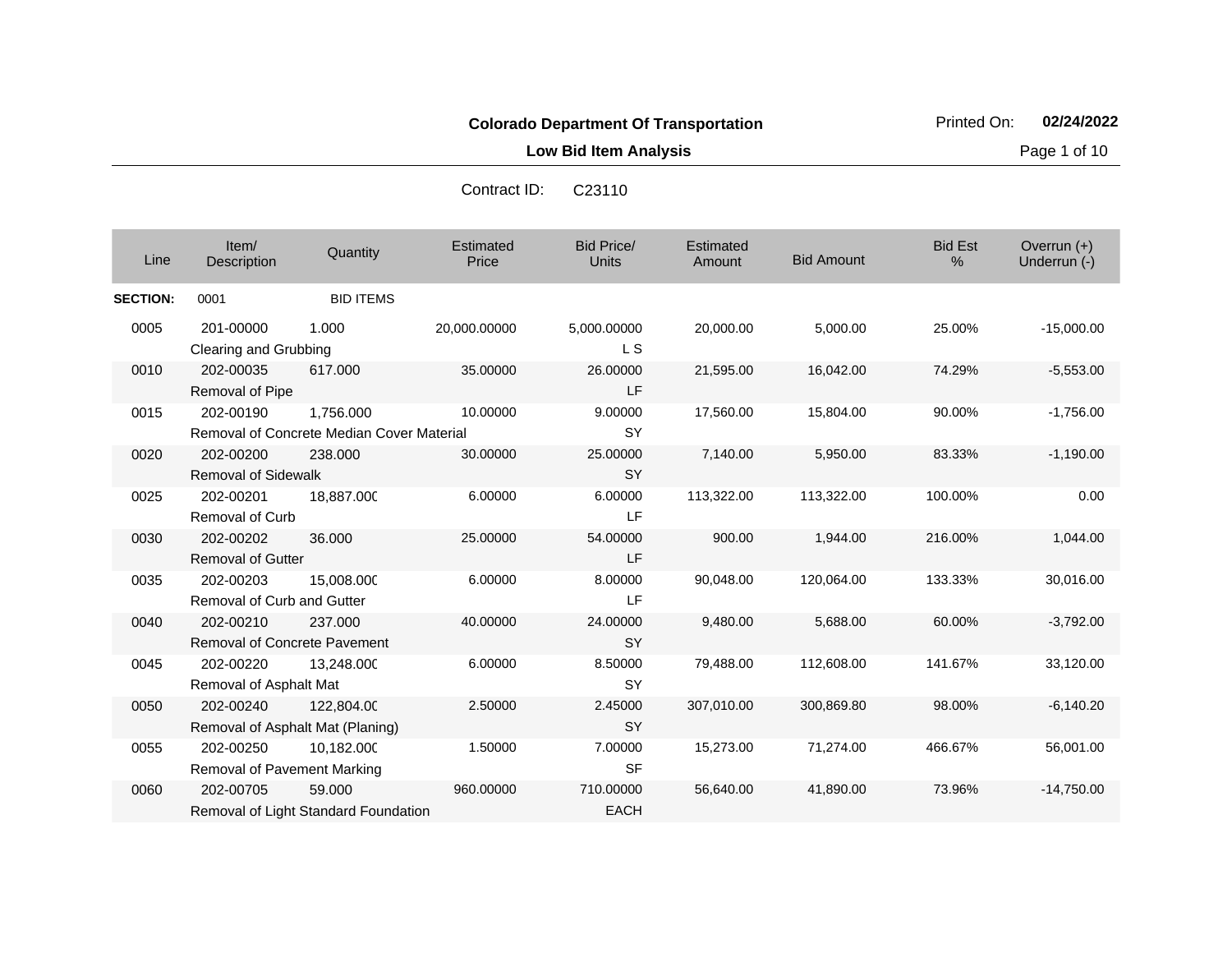**Low Bid Item Analysis Page 2 of 10** 

|                 |                                           |                                                          | Contract ID:       | <b>C23110</b>                     |                     |                   |                        |                             |
|-----------------|-------------------------------------------|----------------------------------------------------------|--------------------|-----------------------------------|---------------------|-------------------|------------------------|-----------------------------|
| Line            | Item/<br>Description                      | Quantity                                                 | Estimated<br>Price | <b>Bid Price/</b><br><b>Units</b> | Estimated<br>Amount | <b>Bid Amount</b> | <b>Bid Est</b><br>$\%$ | Overrun (+)<br>Underrun (-) |
| <b>SECTION:</b> | 0001                                      | <b>BID ITEMS</b>                                         |                    |                                   |                     |                   |                        |                             |
| 0065            | 202-00810<br>Removal of Ground Sign       | 27,000                                                   | 120.00000          | 172.00000<br><b>EACH</b>          | 3,240.00            | 4,644.00          | 143.33%                | 1,404.00                    |
| 0070            | 202-00821<br>Removal of Sign Panel        | 44.000                                                   | 40.00000           | 58.00000<br><b>EACH</b>           | 1,760.00            | 2,552.00          | 145.00%                | 792.00                      |
| 0075            | 202-00827<br><b>Removal of Pull Box</b>   | 49.000                                                   | 650.00000          | 765.00000<br><b>EACH</b>          | 31,850.00           | 37,485.00         | 117.69%                | 5,635.00                    |
| 0080            | 203-00010                                 | 1,748.000<br>Unclassified Excavation (Complete In Place) | 25.00000           | 59.00000<br>CY                    | 43,700.00           | 103,132.00        | 236.00%                | 59,432.00                   |
| 0085            | 203-01500<br><b>Blading</b>               | 20.000                                                   | 140.00000          | 160.00000<br><b>HOUR</b>          | 2,800.00            | 3,200.00          | 114.29%                | 400.00                      |
| 0090            | 203-01510<br><b>Backhoe</b>               | 20.000                                                   | 200.00000          | 160.00000<br><b>HOUR</b>          | 4,000.00            | 3,200.00          | 80.00%                 | $-800.00$                   |
| 0095            | 203-01550<br>Dozing                       | 20.000                                                   | 160.00000          | 180.00000<br><b>HOUR</b>          | 3,200.00            | 3,600.00          | 112.50%                | 400.00                      |
| 0100            | 203-01594<br><b>Combination Loader</b>    | 20.000                                                   | 140.00000          | 140.00000<br><b>HOUR</b>          | 2,800.00            | 2,800.00          | 100.00%                | 0.00                        |
| 0105            | 203-01597<br>Potholing                    | 100.000                                                  | 250.00000          | 215.00000<br><b>HOUR</b>          | 25,000.00           | 21,500.00         | 86.00%                 | $-3,500.00$                 |
| 0110            | 203-02330<br>Laborer                      | 50.000                                                   | 60.00000           | 49.00000<br><b>HOUR</b>           | 3,000.00            | 2,450.00          | 81.67%                 | $-550.00$                   |
| 0115            | 208-00002<br>Erosion Log Type 1 (12 Inch) | 150.000                                                  | 6.00000            | 15.00000<br>LF                    | 900.00              | 2,250.00          | 250.00%                | 1,350.00                    |
| 0120            | 208-00035<br>Aggregate Bag                | 900.000                                                  | 8.00000            | 11.00000<br>LF                    | 7,200.00            | 9,900.00          | 137.50%                | 2,700.00                    |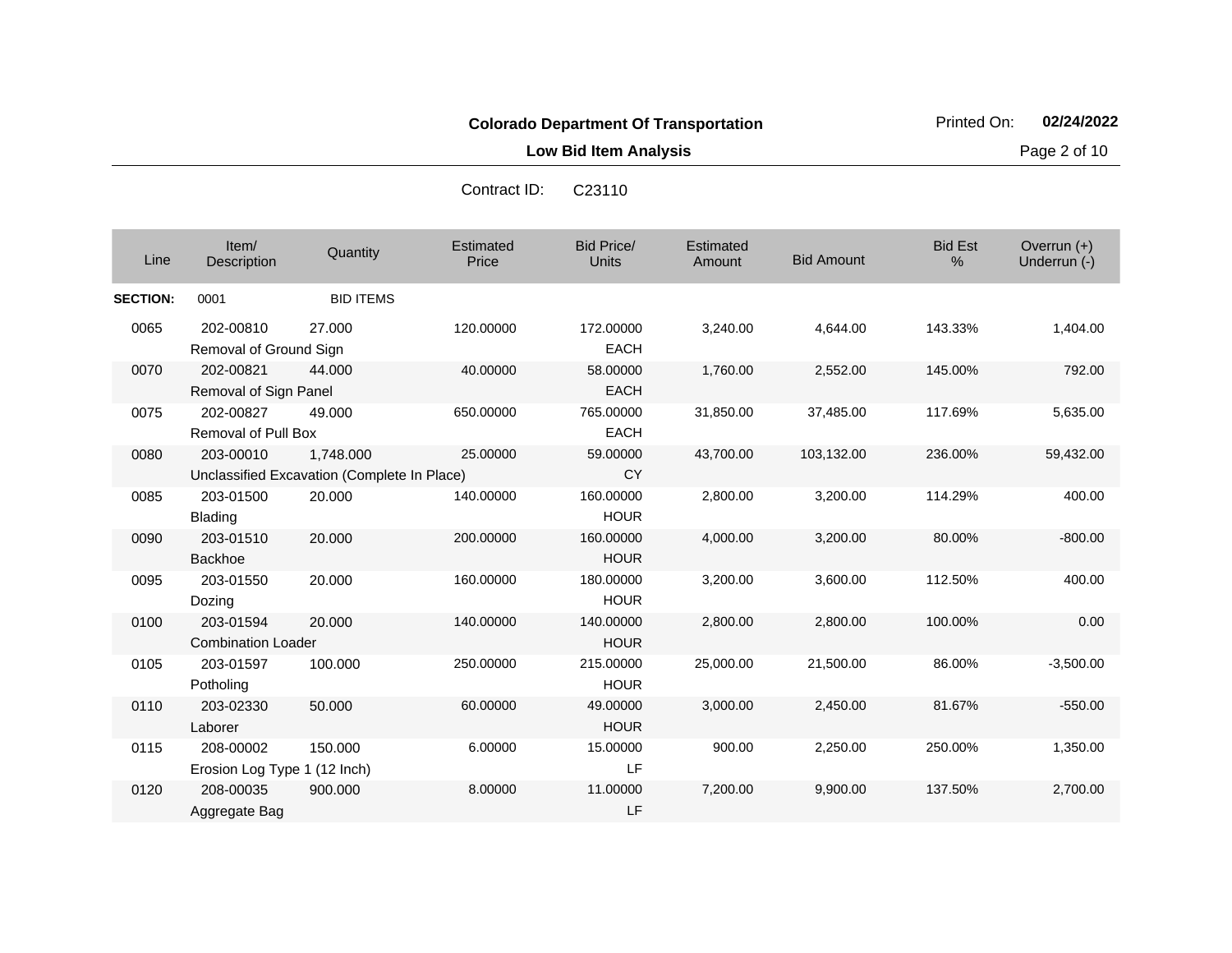**Low Bid Item Analysis Page 3 of 10** 

| Contract ID: | C <sub>23110</sub> |
|--------------|--------------------|
|--------------|--------------------|

| Line            | Item/<br>Description                             | Quantity                                               | Estimated<br>Price | <b>Bid Price/</b><br><b>Units</b> | Estimated<br>Amount | <b>Bid Amount</b> | <b>Bid Est</b><br>% | Overrun $(+)$<br>Underrun (-) |
|-----------------|--------------------------------------------------|--------------------------------------------------------|--------------------|-----------------------------------|---------------------|-------------------|---------------------|-------------------------------|
| <b>SECTION:</b> | 0001                                             | <b>BID ITEMS</b>                                       |                    |                                   |                     |                   |                     |                               |
| 0125            | 208-00046<br>(Type 1)                            | 4.000<br>Pre-fabricated Concrete Washout Structure     | 3,000.00000        | 2,300.00000<br><b>EACH</b>        | 12,000.00           | 9,200.00          | 76.67%              | $-2,800.00$                   |
| 0130            | 208-00051                                        | 54.000<br>Storm Drain Inlet Protection (Type I)        | 20.00000           | 29.00000<br>LF                    | 1,080.00            | 1,566.00          | 145.00%             | 486.00                        |
| 0135            | 208-00054                                        | 174.000<br>Storm Drain Inlet Protection (Type II)      | 260.00000          | 115.00000<br><b>EACH</b>          | 45,240.00           | 20,010.00         | 44.23%              | $-25,230.00$                  |
| 0140            | 208-00056                                        | 48,000<br>Storm Drain Inlet Protection (Type III)      | 280.00000          | 115.00000<br><b>EACH</b>          | 13,440.00           | 5,520.00          | 41.07%              | $-7,920.00$                   |
| 0145            | 208-00075                                        | 2.000<br>Pre-fabricated Vehicle Tracking Pad           | 3,000.00000        | 1,400.00000<br><b>EACH</b>        | 6,000.00            | 2,800.00          | 46.67%              | $-3,200.00$                   |
| 0150            | 208-00103                                        | 20.000<br>Removal and Disposal of Sediment (Labor)     | 65.00000           | 40.00000<br><b>HOUR</b>           | 1,300.00            | 800.00            | 61.54%              | $-500.00$                     |
| 0155            | 208-00105                                        | 20.000<br>Removal and Disposal of Sediment (Equipment) | 150.00000          | 40.00000<br><b>HOUR</b>           | 3,000.00            | 800.00            | 26.67%              | $-2,200.00$                   |
| 0160            | 208-00106<br>Sweeping (Sediment Removal)         | 20,000                                                 | 160.00000          | 40.00000<br><b>HOUR</b>           | 3,200.00            | 800.00            | 25.00%              | $-2,400.00$                   |
| 0165            | 208-00107<br><b>Removal of Trash</b>             | 20,000                                                 | 80.00000           | 40.00000<br><b>HOUR</b>           | 1,600.00            | 800.00            | 50.00%              | $-800.00$                     |
| 0170            | 208-00207<br><b>Erosion Control Management</b>   | 115,000                                                | 260.00000          | 75.00000<br><b>DAY</b>            | 29,900.00           | 8,625.00          | 28.85%              | $-21,275.00$                  |
| 0175            | 210-00827<br><b>Reset Pull Box</b>               | 5.000                                                  | 700.00000          | 2,500.00000<br><b>EACH</b>        | 3,500.00            | 12,500.00         | 357.14%             | 9,000.00                      |
| 0180            | 210-00860<br><b>Reset Pedestrian Push Button</b> | 1.000                                                  | 1,000.00000        | 2,500.00000<br><b>EACH</b>        | 1,000.00            | 2,500.00          | 250.00%             | 1,500.00                      |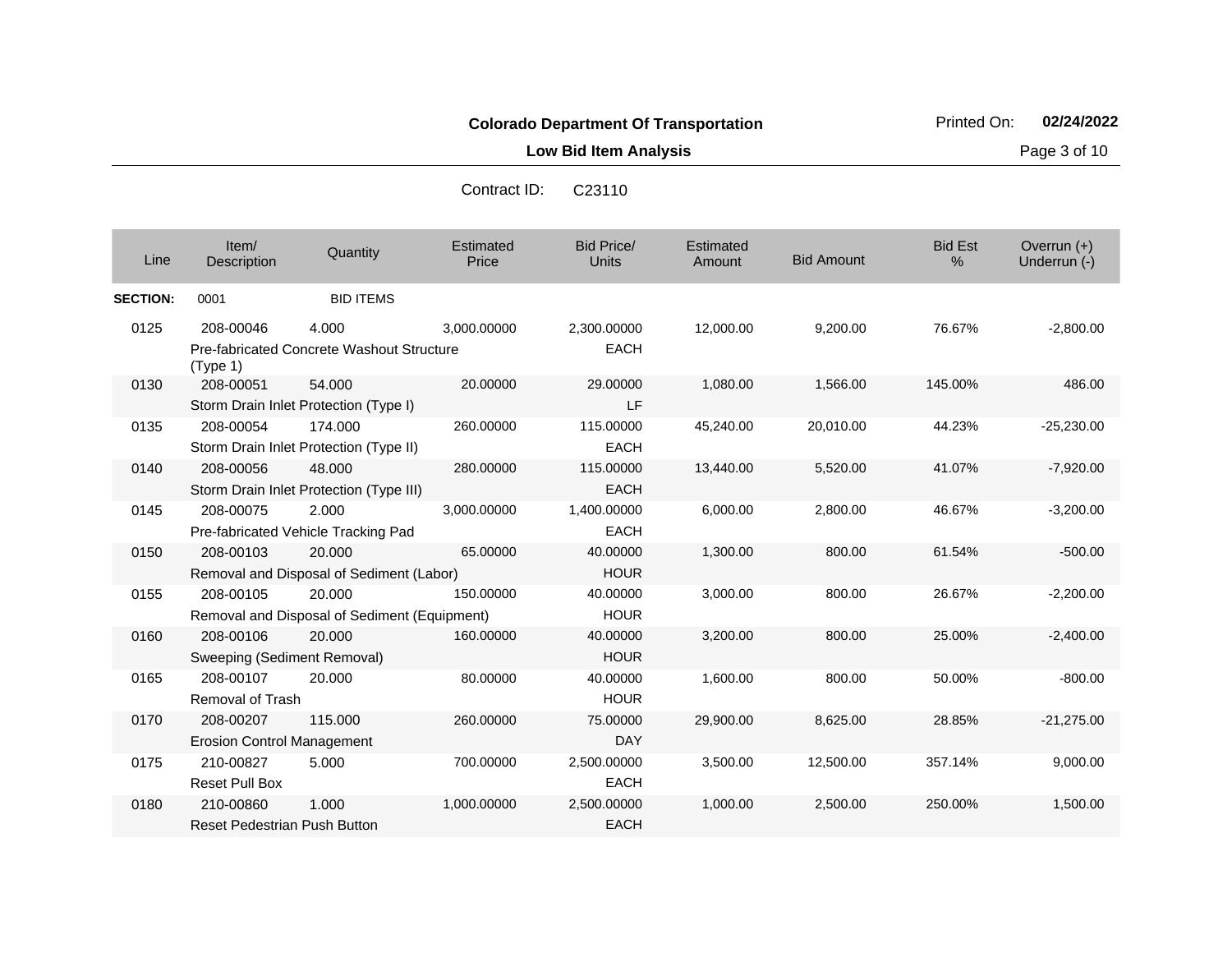**Low Bid Item Analysis Page 4 of 10** 

| Line            | Item/<br>Description                        | Quantity                                            | Estimated<br>Price | <b>Bid Price/</b><br><b>Units</b> | Estimated<br>Amount | <b>Bid Amount</b> | <b>Bid Est</b><br>$\%$ | Overrun (+)<br>Underrun (-) |
|-----------------|---------------------------------------------|-----------------------------------------------------|--------------------|-----------------------------------|---------------------|-------------------|------------------------|-----------------------------|
| <b>SECTION:</b> | 0001                                        | <b>BID ITEMS</b>                                    |                    |                                   |                     |                   |                        |                             |
| 0185            | 210-04010<br>Adjust Maintenance Hole        | 102.000                                             | 800.00000          | 1,300.00000<br><b>EACH</b>        | 81,600.00           | 132,600.00        | 162.50%                | 51,000.00                   |
| 0190            | 210-04015<br><b>Modify Maintenance Hole</b> | 1.000                                               | 3,500.00000        | 15,000.00000<br><b>EACH</b>       | 3,500.00            | 15,000.00         | 428.57%                | 11,500.00                   |
| 0195            | 210-04050<br><b>Adjust Valve Box</b>        | 97.000                                              | 500.00000          | 425.00000<br><b>EACH</b>          | 48,500.00           | 41,225.00         | 85.00%                 | $-7,275.00$                 |
| 0200            | 212-00050<br>Sod                            | 800.000                                             | 3.00000            | 2.30000<br><b>SF</b>              | 2,400.00            | 1,840.00          | 76.67%                 | $-560.00$                   |
| 0205            | 213-00006<br>Mulching (Weed Free)           | 250.000                                             | 10.00000           | 132.00000<br><b>TON</b>           | 2,500.00            | 33,000.00         | 1320.00%               | 30,500.00                   |
| 0210            | 213-00067<br>Rock Mulch (Weed Free)         | 16.034.000                                          | 3.00000            | 3.35000<br><b>SF</b>              | 48,102.00           | 53,713.90         | 111.67%                | 5,611.90                    |
| 0215            | 213-00070<br>Landscape Weed Barrier Fabric  | 1.782.000                                           | 2.00000            | 7.65000<br>SY                     | 3,564.00            | 13,632.30         | 382.50%                | 10,068.30                   |
| 0220            | 250-00010                                   | 1.000<br>Environmental Health and Safety Management | 5,000.00000        | 7,500.00000<br>L S                | 5,000.00            | 7,500.00          | 150.00%                | 2,500.00                    |
| 0225            | 250-00050<br>Monitoring Technician          | 40.000                                              | 140.00000          | 48.00000<br><b>HOUR</b>           | 5,600.00            | 1,920.00          | 34.29%                 | $-3,680.00$                 |
| 0230            | 250-00110<br>Health and Safety Officer      | 20.000                                              | 130.00000          | 170.00000<br><b>HOUR</b>          | 2,600.00            | 3,400.00          | 130.77%                | 800.00                      |
| 0235            | 250-00210<br>Solid Waste Disposal           | 85.000                                              | 100.00000          | 155.00000<br><b>CY</b>            | 8,500.00            | 13,175.00         | 155.00%                | 4,675.00                    |
| 0240            | 250-00224                                   | 100.000<br>Hazardous Waster Disposal (Radioactive)  | 85.00000           | 64.00000<br><b>CY</b>             | 8,500.00            | 6,400.00          | 75.29%                 | $-2,100.00$                 |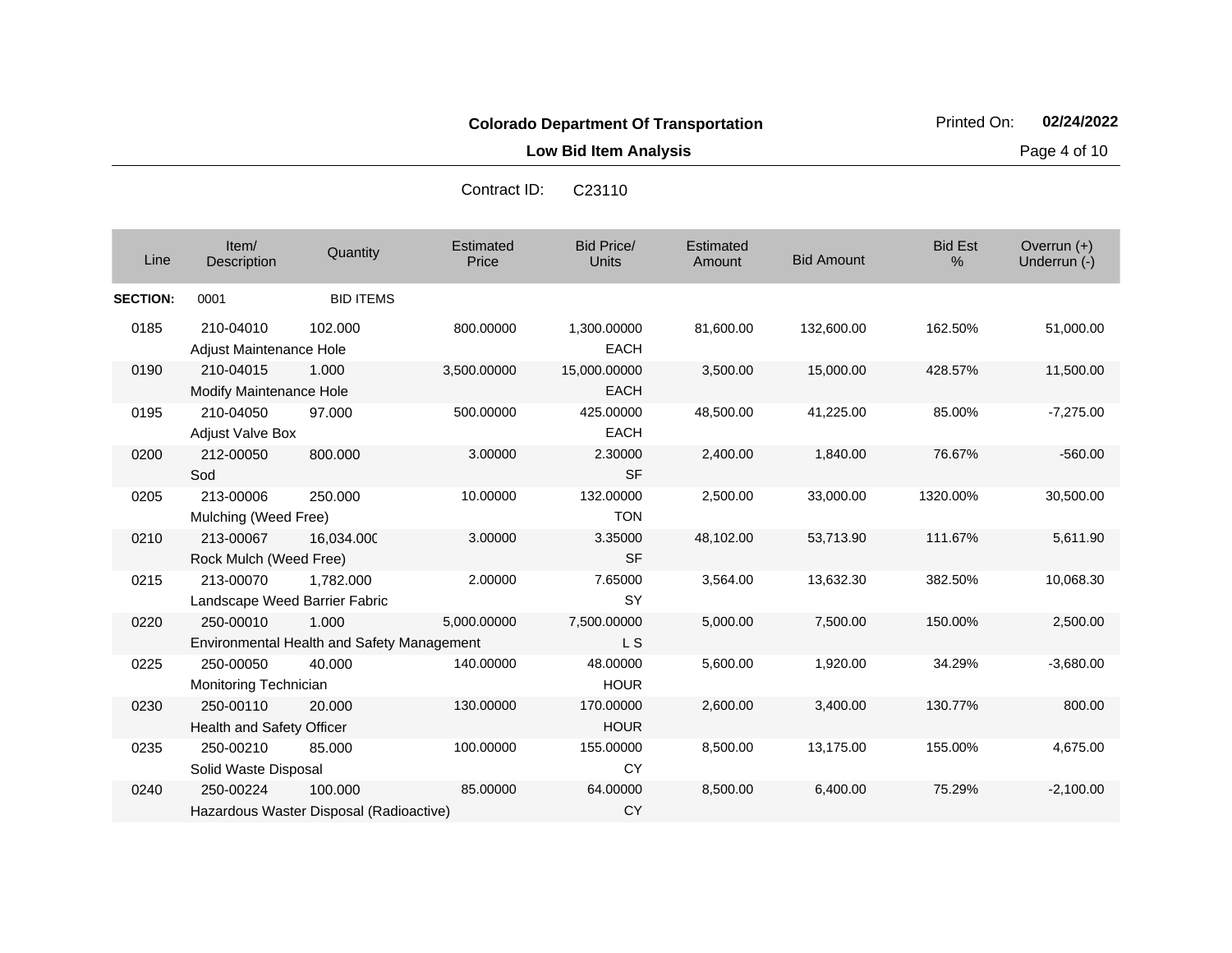**Low Bid Item Analysis Page 5 of 10** 

| Line            | Item/<br>Description                    | Quantity                                                 | Estimated<br>Price | Bid Price/<br><b>Units</b> | Estimated<br>Amount | <b>Bid Amount</b> | <b>Bid Est</b><br>% | Overrun $(+)$<br>Underrun (-) |
|-----------------|-----------------------------------------|----------------------------------------------------------|--------------------|----------------------------|---------------------|-------------------|---------------------|-------------------------------|
| <b>SECTION:</b> | 0001                                    | <b>BID ITEMS</b>                                         |                    |                            |                     |                   |                     |                               |
| 0245            | 304-06000                               | 3,281.000<br>Aggregate Base Course (Class 6)             | 30.00000           | 70.00000<br><b>TON</b>     | 98,430.00           | 229,670.00        | 233.33%             | 131,240.00                    |
| 0250            | 403-00720                               | 4,870.000<br>Hot Mix Asphalt (Patching) (Asphalt)        | 180.00000          | 165.00000<br><b>TON</b>    | 876,600.00          | 803,550.00        | 91.67%              | $-73,050.00$                  |
| 0255            | 403-34801                               | 16,484.000<br>Hot Mix Asphalt (Grading SX) (100)         | 65.00000           | 100.00000<br><b>TON</b>    | 1,071,460.00        | 1,648,400.00      | 153.85%             | 576,940.00                    |
| 0260            | 411-03345                               | 989.100<br>Asphalt Cement Performance Grade (PG 76-28)   | 600.00000          | 500.00000<br><b>TON</b>    | 593,460.00          | 494,550.00        | 83.33%              | $-98,910.00$                  |
| 0265            | 411-10255                               | 16,437.000<br><b>Emulsified Asphalt (Slow-Setting)</b>   | 4.00000            | 2.50000<br>GAL             | 65,748.00           | 41,092.50         | 62.50%              | $-24,655.50$                  |
| 0270            | 412-00600<br>Concrete Pavement (6 Inch) | 238.000                                                  | 150.00000          | 275.00000<br><b>SY</b>     | 35,700.00           | 65,450.00         | 183.33%             | 29,750.00                     |
| 0275            | 603-01155<br>Place)                     | 607.000<br>15 Inch Reinforced Concrete Pipe (Complete In | 225.00000          | 305.00000<br>LF            | 136,575.00          | 185,135.00        | 135.56%             | 48,560.00                     |
| 0280            | 604-19010<br>Inlet Special (10 Foot)    | 3.000                                                    | 7,500.00000        | 4,500.00000<br><b>EACH</b> | 22,500.00           | 13,500.00         | 60.00%              | $-9,000.00$                   |
| 0285            | 604-19712                               | 45.000<br>Inlet Special (Trench Drain) (12 Inch Width)   | 400.00000          | 460.00000<br>LF            | 18,000.00           | 20,700.00         | 115.00%             | 2,700.00                      |
| 0290            | 607-11525<br>Fence (Plastic)            | 200.000                                                  | 3.50000            | 12.00000<br>LF             | 700.00              | 2,400.00          | 342.86%             | 1,700.00                      |
| 0295            | 608-00006<br>Concrete Sidewalk (6 Inch) | 140.000                                                  | 120.00000          | 175.00000<br><b>SY</b>     | 16,800.00           | 24,500.00         | 145.83%             | 7,700.00                      |
| 0300            | 608-00010<br>Concrete Curb Ramp         | 122.000                                                  | 200.00000          | 200.00000<br><b>SY</b>     | 24,400.00           | 24,400.00         | 100.00%             | 0.00                          |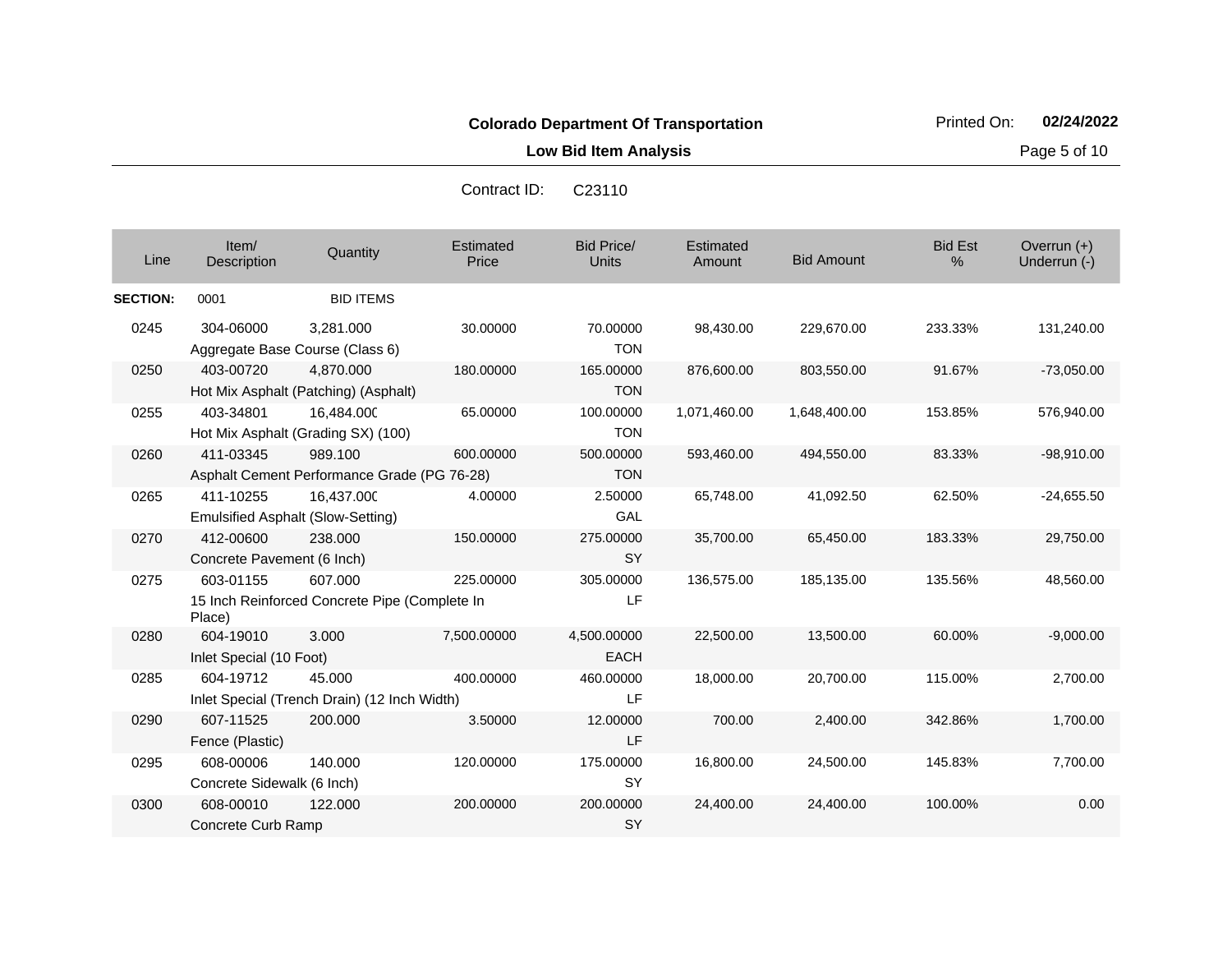Contract ID: C23110

**Low Bid Item Analysis Page 6 of 10** 

| Line            | Item/<br>Description                             | Quantity                                              | Estimated<br>Price | Bid Price/<br><b>Units</b> | Estimated<br>Amount | <b>Bid Amount</b> | <b>Bid Est</b><br>% | Overrun $(+)$<br>Underrun (-) |
|-----------------|--------------------------------------------------|-------------------------------------------------------|--------------------|----------------------------|---------------------|-------------------|---------------------|-------------------------------|
| <b>SECTION:</b> | 0001                                             | <b>BID ITEMS</b>                                      |                    |                            |                     |                   |                     |                               |
| 0305            | 608-00015<br>Detectable Warnings                 | 30,000                                                | 75.00000           | 75.00000<br><b>SF</b>      | 2,250.00            | 2,250.00          | 100.00%             | 0.00                          |
| 0310            | 608-00017                                        | 2.000<br>Curb Ramp (Temporary Perpendicular)          | 500.00000          | 1,400.00000<br><b>EACH</b> | 1,000.00            | 2,800.00          | 280.00%             | 1,800.00                      |
| 0315            | 608-00018                                        | 2.000<br>Curb Ramp (Temporary Parallel) (Single)      | 500.00000          | 1,400.00000<br><b>EACH</b> | 1,000.00            | 2,800.00          | 280.00%             | 1,800.00                      |
| 0320            | 609-20010<br>Curb Type 2 (Section B)             | 35,832.000                                            | 15.00000           | 28.00000<br>LF             | 537,480.00          | 1,003,296.00      | 186.67%             | 465,816.00                    |
| 0325            | 609-21020                                        | 1.218.000<br>Curb and Gutter Type 2 (Section II-B)    | 40.00000           | 45.00000<br>LF             | 48,720.00           | 54,810.00         | 112.50%             | 6,090.00                      |
| 0330            | 609-24006<br>Gutter Type 2 (6 Foot)              | 36.000                                                | 70.00000           | 200.00000<br>LF            | 2,520.00            | 7,200.00          | 285.71%             | 4,680.00                      |
| 0335            | 610-00026<br>Concrete)                           | 23,417.000<br>Median Cover Material (6 Inch Patterned | 10.00000           | 12.00000<br><b>SF</b>      | 234,170.00          | 281,004.00        | 120.00%             | 46,834.00                     |
| 0340            | 613-00306<br>3 Inch Electrical Conduit (Bored)   | 6,100.000                                             | 25.00000           | 28.00000<br>LF             | 152,500.00          | 170,800.00        | 112.00%             | 18,300.00                     |
| 0345            | 613-01300<br>3 Inch Electrical Conduit (Plastic) | 4.045.000                                             | 20.00000           | 22.00000<br>LF             | 80,900.00           | 88,990.00         | 110.00%             | 8,090.00                      |
| 0350            | 613-07000<br>Pull Box (Special)                  | 2.000                                                 | 1,000.00000        | 2,500.00000<br><b>EACH</b> | 2,000.00            | 5,000.00          | 250.00%             | 3,000.00                      |
| 0355            | 613-07001<br>Type One Pull Box                   | 74.000                                                | 1,000.00000        | 1,100.00000<br><b>EACH</b> | 74,000.00           | 81,400.00         | 110.00%             | 7,400.00                      |
| 0360            | 613-07003<br><b>Type Three Pull Box</b>          | 1.000                                                 | 1,400.00000        | 3,000.00000<br><b>EACH</b> | 1,400.00            | 3,000.00          | 214.29%             | 1,600.00                      |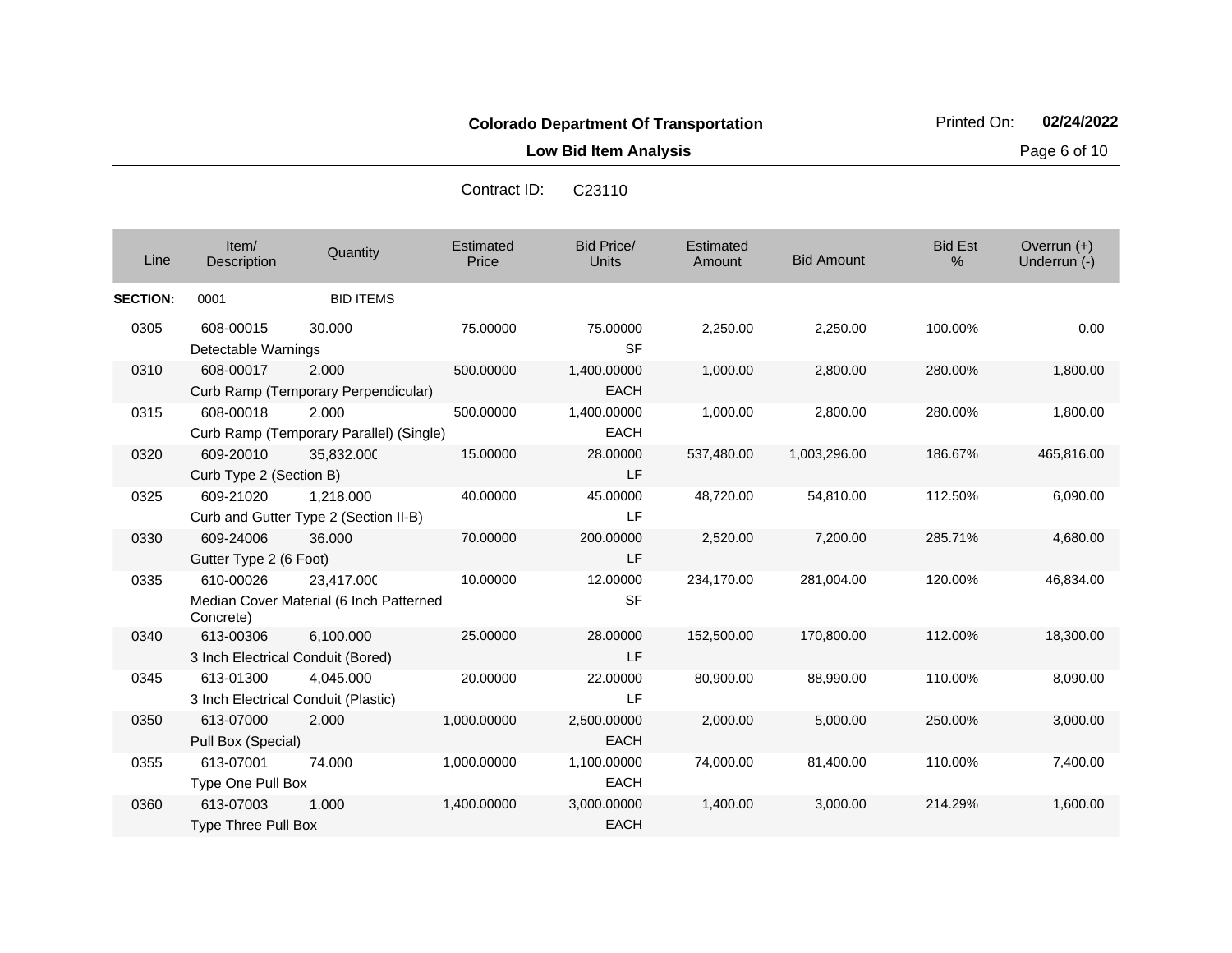Contract ID: C23110

**Low Bid Item Analysis Page 7 of 10** 

| Line            | Item/<br>Description                   | Quantity                                            | Estimated<br>Price | <b>Bid Price/</b><br>Units  | Estimated<br>Amount | <b>Bid Amount</b> | <b>Bid Est</b><br>% | Overrun $(+)$<br>Underrun (-) |
|-----------------|----------------------------------------|-----------------------------------------------------|--------------------|-----------------------------|---------------------|-------------------|---------------------|-------------------------------|
| <b>SECTION:</b> | 0001                                   | <b>BID ITEMS</b>                                    |                    |                             |                     |                   |                     |                               |
| 0365            | 613-07004<br>Type Four Pull Box        | 18.000                                              | 1,500.00000        | 2,200.00000<br><b>EACH</b>  | 27,000.00           | 39,600.00         | 146.67%             | 12,600.00                     |
| 0370            | 613-07005<br>Type Five Pull Box        | 6.000                                               | 2,000.00000        | 3,000.00000<br><b>EACH</b>  | 12,000.00           | 18,000.00         | 150.00%             | 6,000.00                      |
| 0375            | 613-40010<br>Light Standard Foundation | 59,000                                              | 1,700.00000        | 1,200.00000<br><b>EACH</b>  | 100,300.00          | 70,800.00         | 70.59%              | $-29,500.00$                  |
| 0380            | 614-00011<br>Sign Panel (Class I)      | 852,000                                             | 18.00000           | 25.00000<br><b>SF</b>       | 15,336.00           | 21,300.00         | 138.89%             | 5,964.00                      |
| 0385            | 614-01512                              | 615.000<br>Steel Sign Support (2-Inch Round)(Post)  | 12.00000           | 14.00000<br>LF              | 7,380.00            | 8,610.00          | 116.67%             | 1,230.00                      |
| 0390            | 614-01522                              | 57,000<br>Steel Sign Support (2-Inch Round)(Socket) | 150.00000          | 167.00000<br><b>EACH</b>    | 8,550.00            | 9,519.00          | 111.33%             | 969.00                        |
| 0395            | 614-01575<br>40)(Post)                 | 264.000<br>Steel Sign Support (2-1/2 Inch Round NP- | 25,00000           | 23.00000<br>LF              | 6,600.00            | 6,072.00          | 92.00%              | $-528.00$                     |
| 0400            | 614-01578<br>40)(Slipbase)             | 25.000<br>Steel Sign Support (2-1/2 Inch Round NP-  | 300.00000          | 375,00000<br><b>EACH</b>    | 7,500.00            | 9,375.00          | 125.00%             | 1,875.00                      |
| 0405            | 614-72875<br>Loop Detector Wire        | 1.000.000                                           | 4.50000            | 12.00000<br>LF              | 4,500.00            | 12,000.00         | 266.67%             | 7,500.00                      |
| 0410            | 614-72886                              | 16.000<br>Intersection Detection System (Camera)    | 9,000.00000        | 12,000.00000<br><b>EACH</b> | 144,000.00          | 192,000.00        | 133.33%             | 48,000.00                     |
| 0415            | 620-00002<br>Field Office (Class 2)    | 1.000                                               | 35,000.00000       | 44,000.00000<br><b>EACH</b> | 35,000.00           | 44,000.00         | 125.71%             | 9,000.00                      |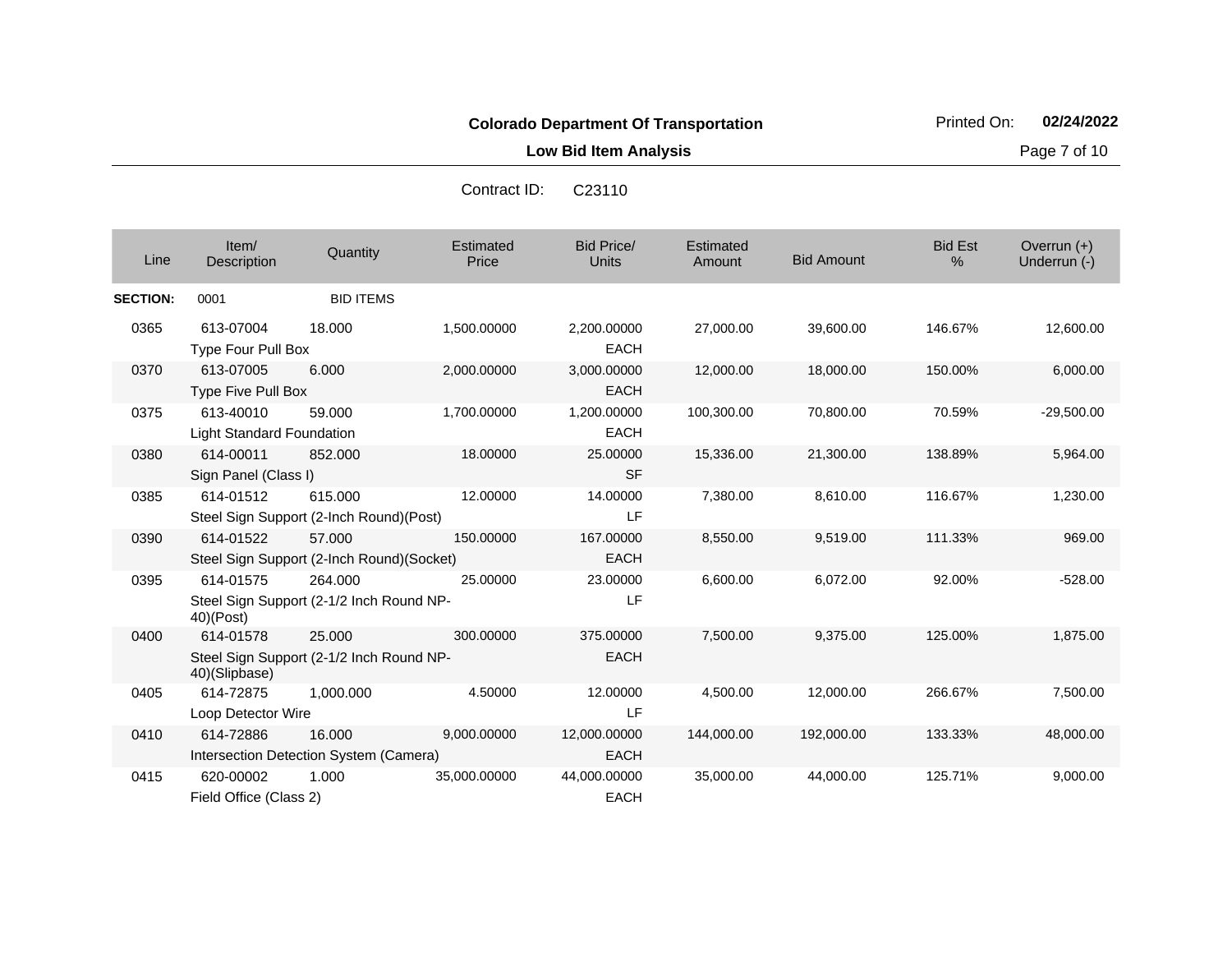**Low Bid Item Analysis Page 8 of 10** 

| Line            | Item/<br><b>Description</b>                  | Quantity                                                     | Estimated<br>Price | <b>Bid Price/</b><br>Units  | <b>Estimated</b><br>Amount | <b>Bid Amount</b> | <b>Bid Est</b><br>% | Overrun $(+)$<br>Underrun (-) |
|-----------------|----------------------------------------------|--------------------------------------------------------------|--------------------|-----------------------------|----------------------------|-------------------|---------------------|-------------------------------|
| <b>SECTION:</b> | 0001                                         | <b>BID ITEMS</b>                                             |                    |                             |                            |                   |                     |                               |
| 0420            | 620-00012<br>Field Laboratory (Class 2)      | 1.000                                                        | 25,000.00000       | 41,000.00000<br><b>EACH</b> | 25,000.00                  | 41,000.00         | 164.00%             | 16,000.00                     |
| 0425            | 620-00020<br><b>Sanitary Facility</b>        | 1.000                                                        | 2,700.00000        | 50,000.00000<br><b>EACH</b> | 2,700.00                   | 50,000.00         | 1851.85%            | 47,300.00                     |
| 0430            | 625-00000<br><b>Construction Surveying</b>   | 1.000                                                        | 200,000.00000      | 125,000.00000<br>L S        | 200,000.00                 | 125,000.00        | 62.50%              | $-75,000.00$                  |
| 0435            | 625-00001<br>Construction Surveying (Hourly) | 10.000                                                       | 200.00000          | 185.00000<br><b>HOUR</b>    | 2,000.00                   | 1,850.00          | 92.50%              | $-150.00$                     |
| 0440            | 626-00000<br>Mobilization                    | 1.000                                                        | 700,000.00000      | 914,000.00000<br><b>LS</b>  | 700,000.00                 | 914,000.00        | 130.57%             | 214,000.00                    |
| 0445            | 626-01113                                    | 175.000<br>Public Information Management (Tier III)          | 217.00000          | 55.00000<br>DAY             | 37,975.00                  | 9,625.00          | 25.35%              | $-28,350.00$                  |
| 0450            | 627-00013                                    | 979.000<br>Pavement Marking Paint (High Build)               | 50.00000           | 162.00000<br>GAL            | 48,950.00                  | 158,598.00        | 324.00%             | 109,648.00                    |
| 0455            | 627-00031<br><b>Raised Pavement Marker</b>   | 112.000                                                      | 200.00000          | 345.00000<br><b>EACH</b>    | 22,400.00                  | 38,640.00         | 172.50%             | 16,240.00                     |
| 0460            | 627-30407<br>(Word-Symbol) (Special)         | 1,740.000<br>Preformed Thermoplastic Pavement Marking        | 20.00000           | 20.75000<br><b>SF</b>       | 34,800.00                  | 36,105.00         | 103.75%             | 1,305.00                      |
| 0465            | 627-30411<br>(Xwalk-Stop Line) (Special)     | 5.352.000<br><b>Preformed Thermoplastic Pavement Marking</b> | 15.00000           | 15.00000<br><b>SF</b>       | 80,280.00                  | 80.280.00         | 100.00%             | 0.00                          |
| 0470            | 629-01050<br>Monument Box                    | 6.000                                                        | 1,200.00000        | 2,000.00000<br><b>EACH</b>  | 7,200.00                   | 12,000.00         | 166.67%             | 4,800.00                      |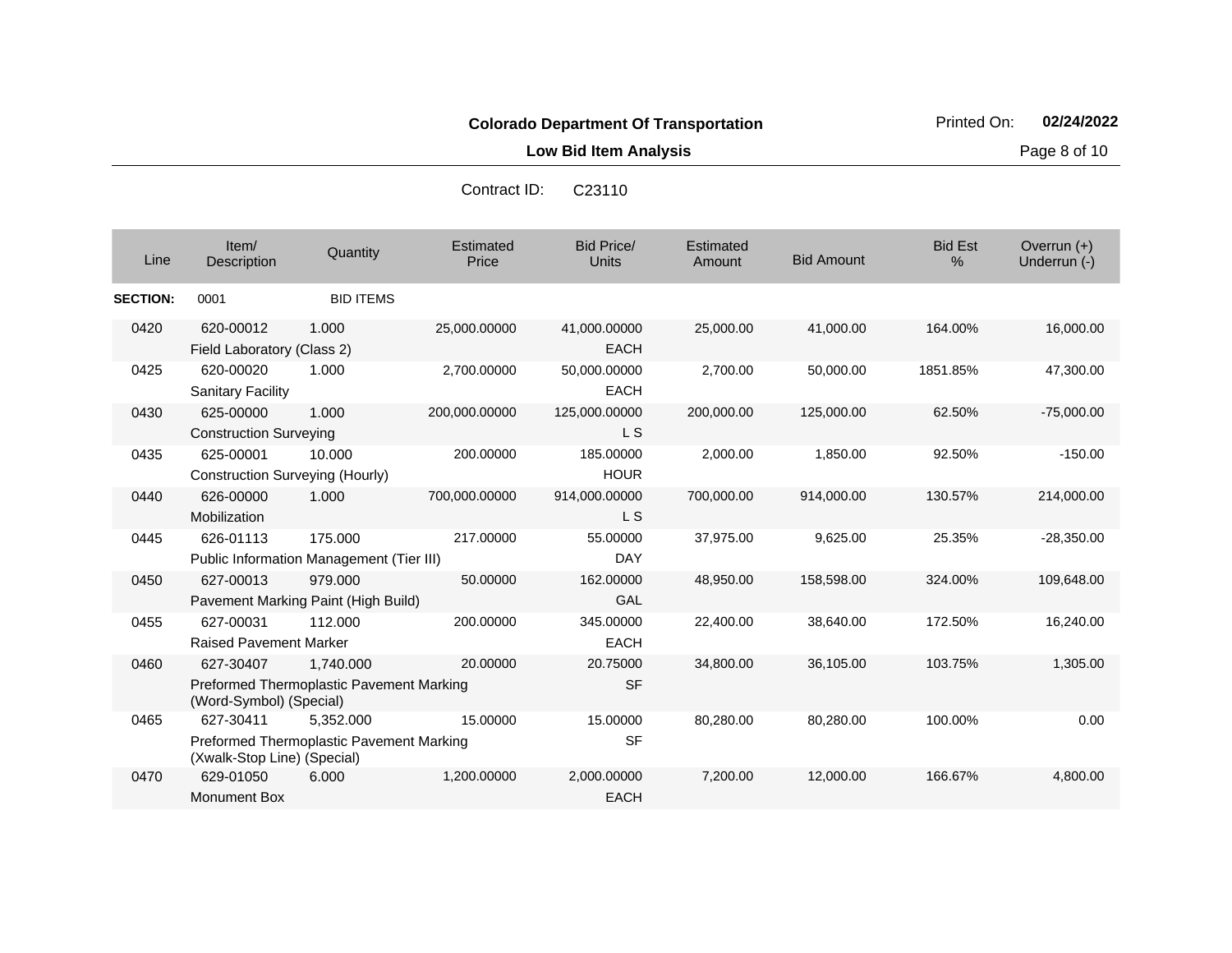**Low Bid Item Analysis Page 9 of 10** 

| Line            | Item/<br>Description                           | Quantity                                              | Estimated<br>Price | <b>Bid Price/</b><br><b>Units</b> | Estimated<br>Amount | <b>Bid Amount</b> | <b>Bid Est</b><br>% | Overrun (+)<br>Underrun (-) |
|-----------------|------------------------------------------------|-------------------------------------------------------|--------------------|-----------------------------------|---------------------|-------------------|---------------------|-----------------------------|
| <b>SECTION:</b> | 0001                                           | <b>BID ITEMS</b>                                      |                    |                                   |                     |                   |                     |                             |
| 0475            | 629-01110<br><b>Locate Monuments</b>           | 70.000                                                | 300.00000          | 185.00000<br><b>HOUR</b>          | 21,000.00           | 12,950.00         | 61.67%              | $-8,050.00$                 |
| 0480            | 629-01210<br><b>Adjust Monument Box</b>        | 25.000                                                | 800.00000          | 1,325.00000<br><b>EACH</b>        | 20,000.00           | 33,125.00         | 165.63%             | 13,125.00                   |
| 0485            | 630-00000<br>Flagging                          | 5,000.000                                             | 30.00000           | 25.00000<br><b>HOUR</b>           | 150,000.00          | 125,000.00        | 83.33%              | $-25,000.00$                |
| 0490            | 630-00007<br><b>Traffic Control Inspection</b> | 46.000                                                | 250.00000          | 400.00000<br><b>DAY</b>           | 11,500.00           | 18,400.00         | 160.00%             | 6,900.00                    |
| 0495            | 630-00012<br><b>Traffic Control Management</b> | 115,000                                               | 1,000.00000        | 1,395.00000<br><b>DAY</b>         | 115,000.00          | 160,425.00        | 139.50%             | 45,425.00                   |
| 0500            | 630-80336                                      | 14.000<br>Barricade (Type 3 M-B) (Temporary)          | 230.00000          | 500.00000<br><b>EACH</b>          | 3,220.00            | 7,000.00          | 217.39%             | 3,780.00                    |
| 0505            | 630-80340<br>Pedestrian Barricade (ADA)        | 100.000                                               | 45.00000           | 40.00000<br>LF                    | 4,500.00            | 4,000.00          | 88.89%              | $-500.00$                   |
| 0510            | 630-80341                                      | 174.000<br>Construction Traffic Sign (Panel Size A)   | 45.00000           | 92.00000<br><b>EACH</b>           | 7,830.00            | 16,008.00         | 204.44%             | 8,178.00                    |
| 0515            | 630-80342                                      | 28.000<br>Construction Traffic Sign (Panel Size B)    | 75.00000           | 98.00000<br><b>EACH</b>           | 2,100.00            | 2,744.00          | 130.67%             | 644.00                      |
| 0520            | 630-80355<br>Portable Message Sign Panel       | 2.000                                                 | 5,500.00000        | 7,500.00000<br><b>EACH</b>        | 11,000.00           | 15,000.00         | 136.36%             | 4,000.00                    |
| 0525            | 630-80357<br>Panel (B Type)                    | 4.000<br>Advance Warning Flashing or Sequencing Arrow | 1,300.00000        | 1,400.00000<br><b>EACH</b>        | 5,200.00            | 5,600.00          | 107.69%             | 400.00                      |
| 0530            | 630-80360<br>Drum Channelizing Device          | 400.000                                               | 30.00000           | 29.00000<br><b>EACH</b>           | 12,000.00           | 11,600.00         | 96.67%              | $-400.00$                   |